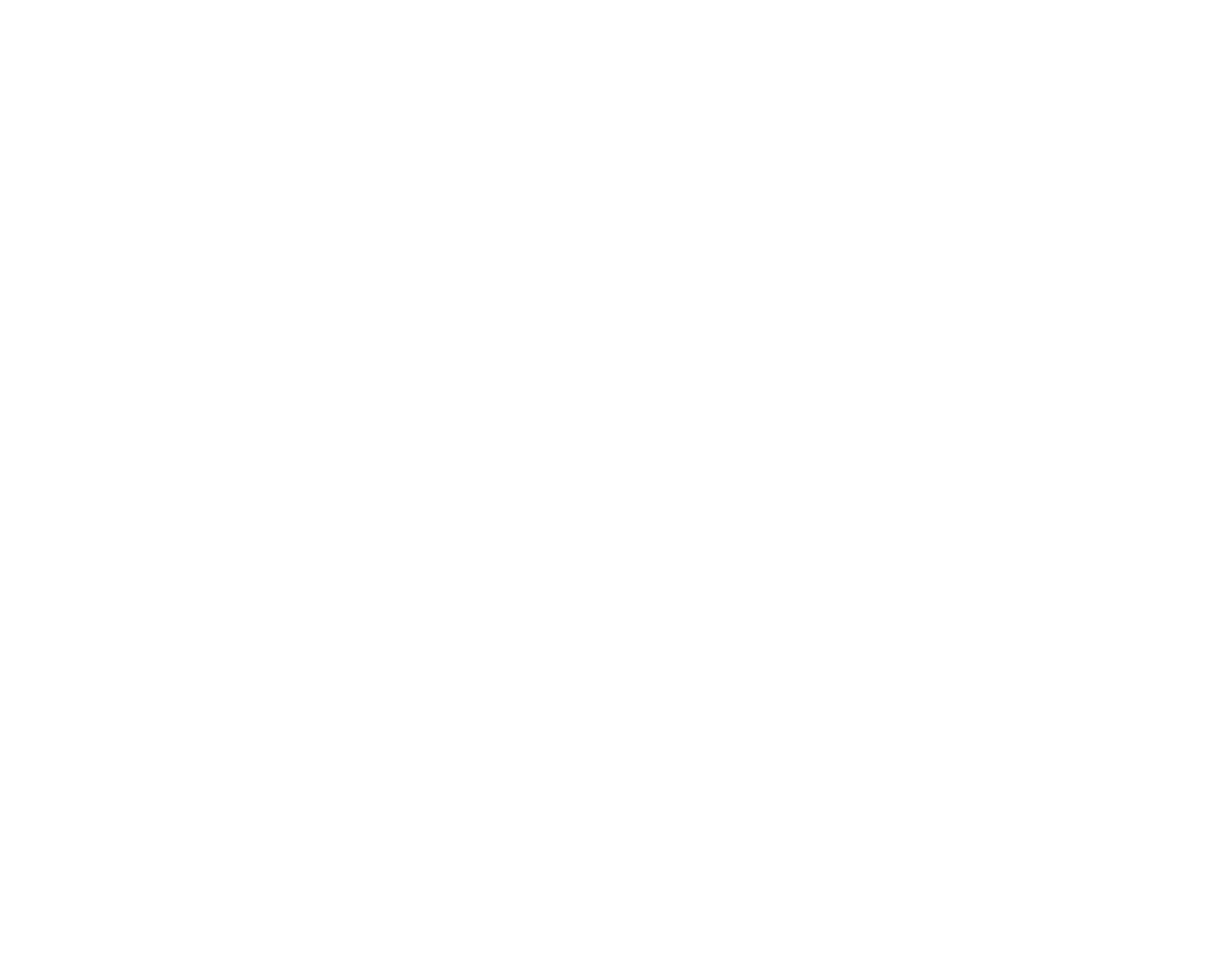# **Table of Contents**

### Section I: Executive Summary **Page 5** and the section I: Executive Summary Percent of Your Students Ready for College-Level Coursework Five Year Trends—Percent of Students Who Met College Readiness Benchmarks Five Year Trends—Average ACT Scores Five Year Trends—Average ACT Scores by Level of Preparation Five Year Trends—Percent and Average Composite Score by Race/Ethnicity Percent of Students in College Readiness Standards Score Ranges Average ACT College Reportable Scores by Test Session Duration Percent of Students Who Met College Readiness Benchmark Scores by Test Session Duration Section II: Academic Achievement **Page 11** Page 11 ACT Score Distributions, Cumulative Percentages, Averages, and Quartile Values Average ACT Composite Scores for Race/Ethnicity by Level of Preparation Average ACT Scores by Race/Ethnicity Percent of Students in College Readiness Standards Score Ranges Average ACT Scores by Gender Percent of Students Who Met College Readiness Benchmark Scores by Gender College Readiness Benchmark Percent and Average ACT Scores by Overall High School Curriculum College Readiness Benchmark Percent and Average ACT Scores by Content-Specific Curriculum Section III: College Readiness & Impact of Course Rigor Page 17 Percent of Students Who Met ACT College Readiness Benchmark Scores by Race/Ethnicity Average ACT Scores and Average ACT Score Changes by Common Course Patterns College Readiness Percents by Common Course Patterns Section IV: Career and Educational Aspirations **Page 25** Page 25 Distribution of Planned Educational Majors for All Students by College Plans Average ACT Composite Scores for Racial/Ethnic Groups by Post-Secondary Educational Aspirations Students' Score Report Preferences at Time of Testing Section V: Optional Writing Test Results **Page 29** Page 29 Average ACT English and Writing Scores by Race/Ethnicity and Gender for students who took ACT Writing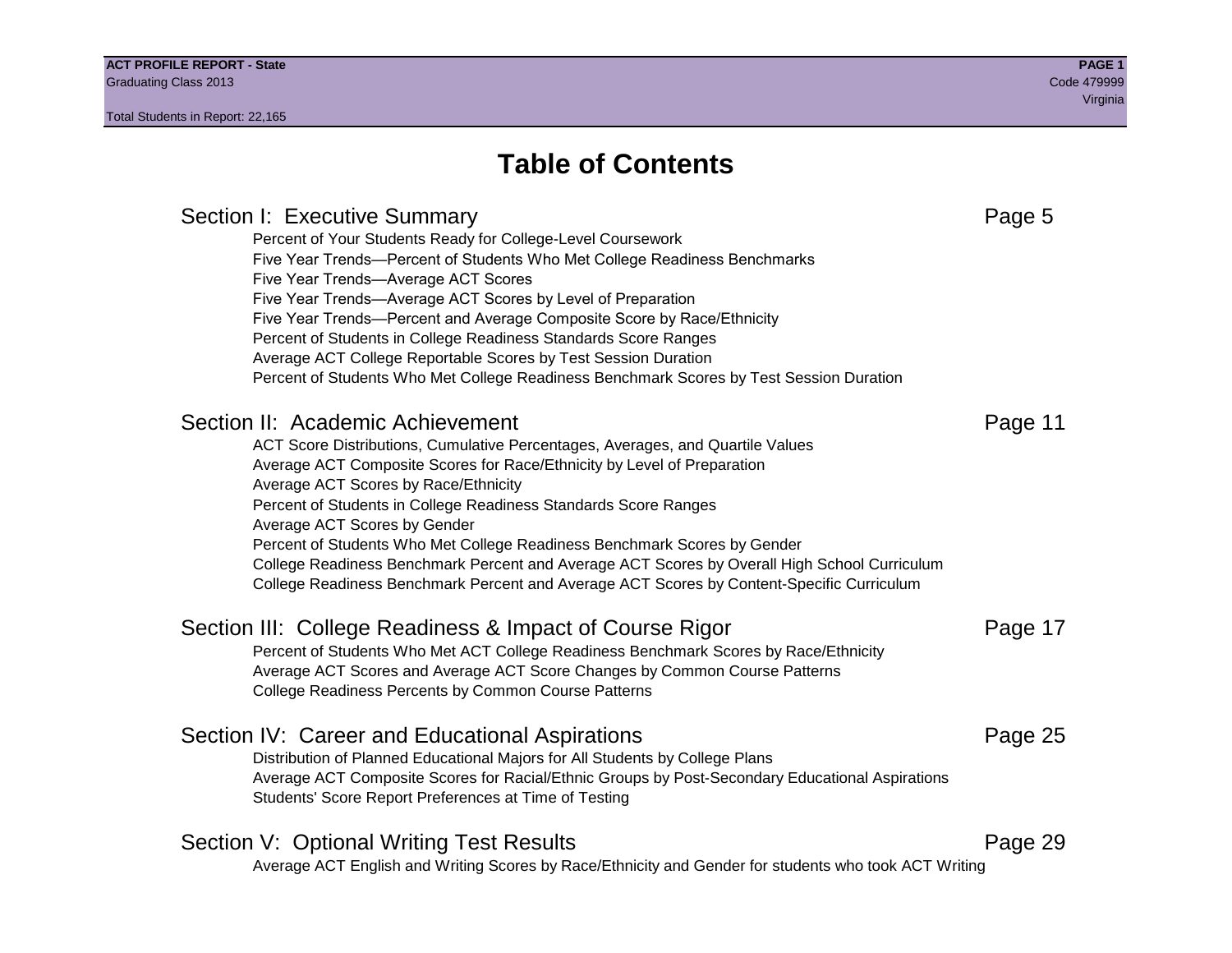Total Students in Report: 22,165

This report provides information about the performance of your 2013 graduating seniors who took the ACT as sophomores, juniors, or seniors; and self-reported at the time of testing that they were scheduled to graduate in 2013. Beginning with the Graduating Class of 2013, all students whose scores are college reportable, both standard and extended time tests, are now included in the report.

This report focuses on:

**Performance** - student test performance in the context of college readiness

**Access** - number of your graduates exposed to college entrance testing and the percent of race/ethnicity participation

**Course Selection** - percent of students pursuing a core curriculum

**Course Rigor** - impact of rigorous coursework on achievement

**College Readiness** - percent of students meeting ACT College Readiness Benchmark Scores in each content area

**Awareness** - extent to which student aspirations match performance

**Articulation** - colleges and universities to which your students send test results

Each year, test data for a school, district, and the state represents a different cohort of students. ACT encourages educators to focus on trends (3, 5, 10 years), not year-to-year changes. Such changes can represent normal – even expected – fluctuations. On the other hand, trend lines offer more insight into what is happening in a school, district, or the state.

Furthermore, ACT encourages educators to measure student performance in the context of college readiness measures. The focus should be on the number and percentage of students who met or exceeded ACT's College Readiness Benchmark Scores, a measure that is much more meaningful and understandable than an average composite score for a group of students.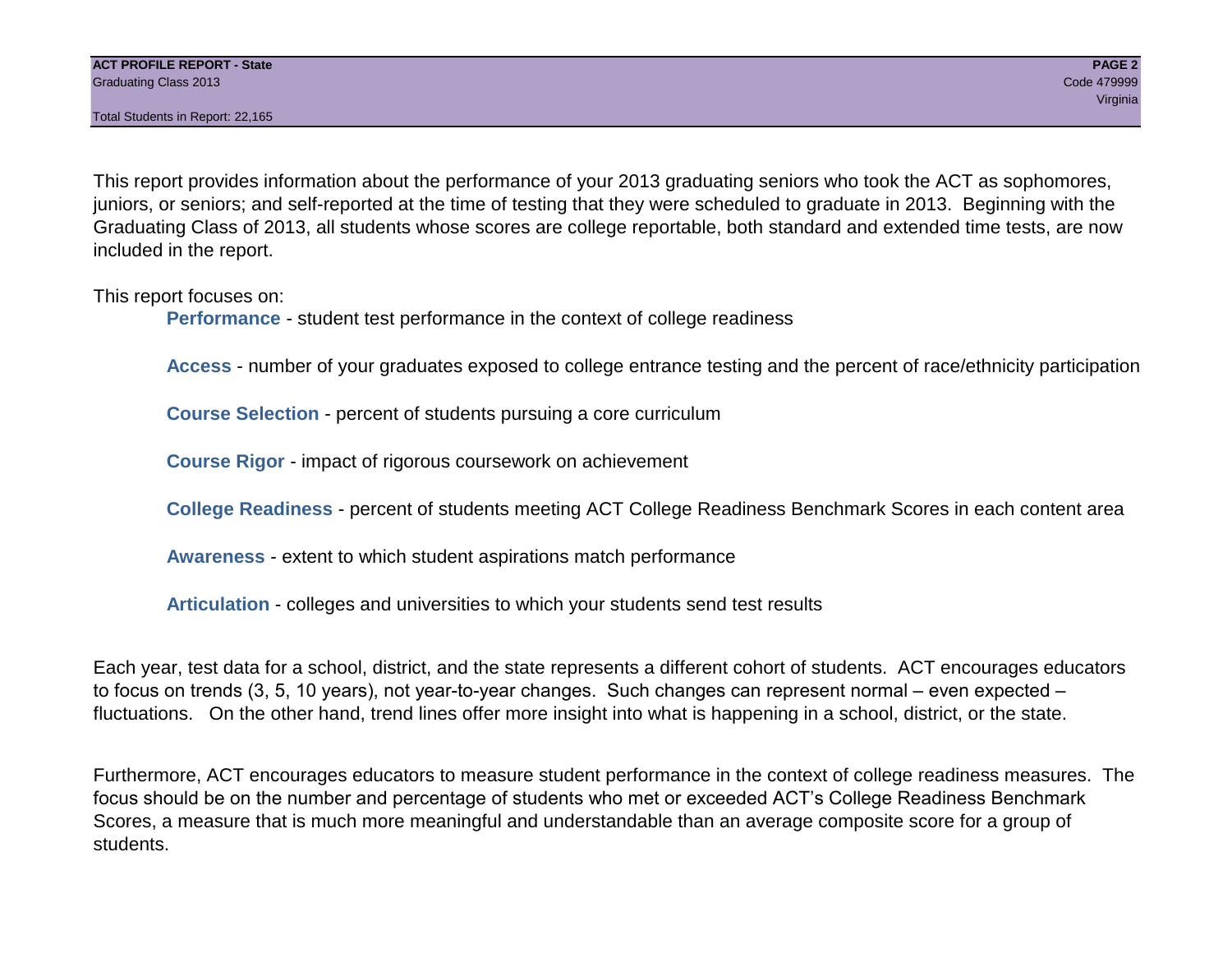Total Students in Report: 22,165

### **The ACT is a curriculum-based measure of college readiness. ACT components include:**

Tests of academic achievement in English, math, reading, science, and writing (optional) High school grade and course information Student Profile Section Career Interest Inventory

### **The ACT:**

Every few years, ACT conducts the **ACT National Curriculum Survey** to ensure its curriculum-based assessment tools accurately measure the skills high school teachers teach and instructors of entry-level college courses expect. The ACT is the only college readiness test designed to reflect the results of such a survey.

ACT's **College Readiness Standards** are sets of statements intended to help students, parents and educators understand the meaning of test scores. The standards relate test scores to the types of skills needed for success in high school and beyond. They serve as a direct link between what students have learned and what they are ready to do next. The ACT is the only college readiness test for which scores can be tied directly to standards. *Connecting College Readiness Standards to the Classroom* interpretive guides can be found at www.act.org/standard/infoserv.html.

Only the ACT reports **College Readiness Benchmark Scores** – A benchmark score is the minimum score needed on an ACT subject-area test to indicate a 50% chance of obtaining a B or higher or about a 75% chance of obtaining a C or higher in the corresponding credit-bearing college courses, which include English Composition, Algebra, Social Science and Biology. These scores were empirically derived based on the actual performance of students in college. The College Readiness Benchmark Scores, updated for 2013, are:

| College Course/Course Area | <b>ACT Test</b> | <b>Benchmark Score</b> |
|----------------------------|-----------------|------------------------|
| <b>English Composition</b> | English         | 18                     |
| Algebra                    | Mathematics     | 22                     |
| <b>Social Sciences</b>     | Reading         | 22                     |
| Biology                    | Science         | 23                     |

For more information, go to www.act.org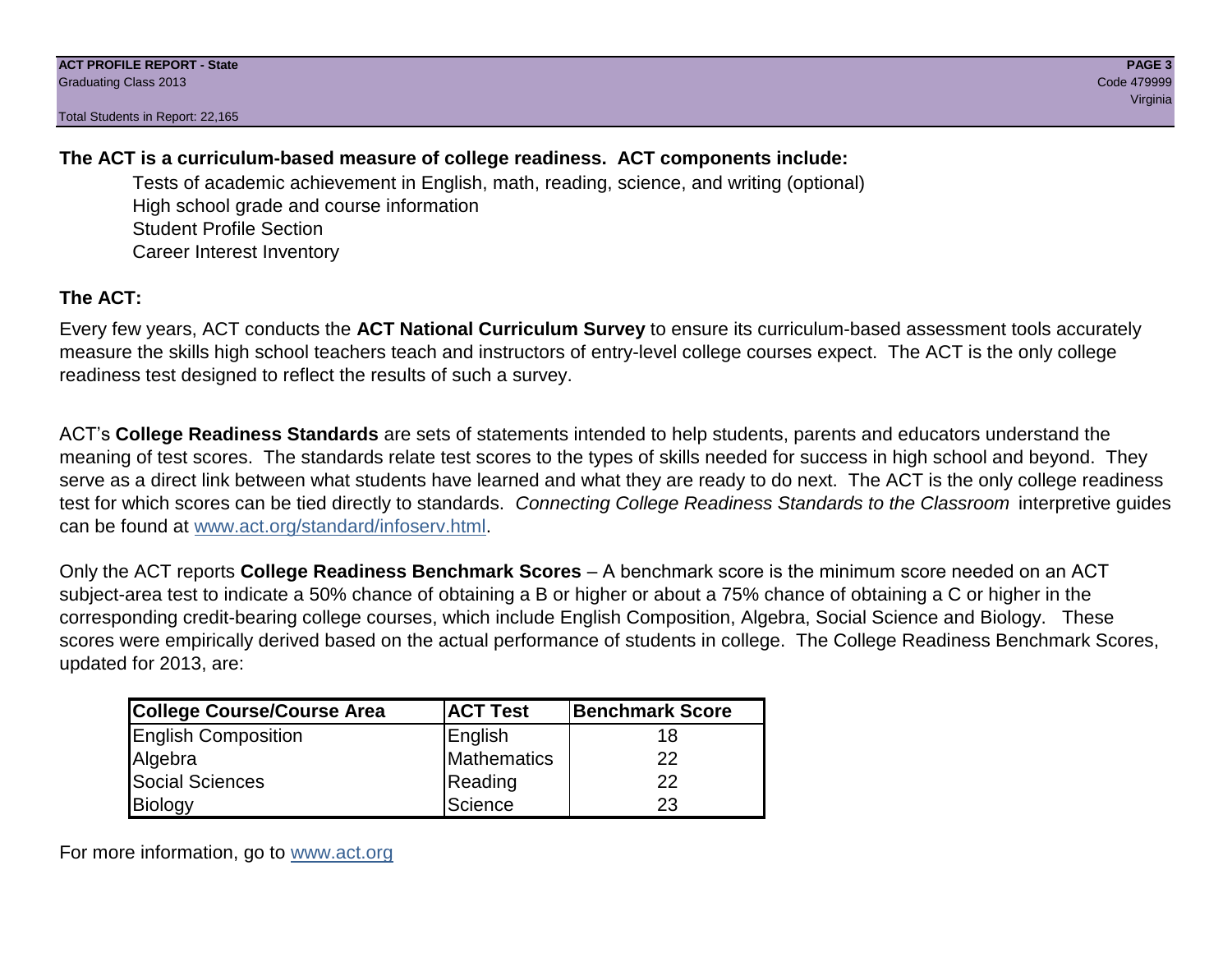#### **How to Improve Scores and Increase College Readiness**

37% of your students met all four ACT College Readiness Benchmark Scores (Table 1.1). To improve students' scores and increase the percentage of students identified as college ready, ACT suggests:

PROVIDING ACCESS FOR ALL STUDENTS TO TAKE THE ACT: 22,165 of your students are included in this report (the 'cohort'). Increasing access insures that more students have the opportunity to consider college and allows the reader to use this report to evaluate how well courses and instructional programs are preparing students for college and work.

MAKING CORE CURRICULUM A PRIORITY: Emphasize the need for all students to develop college and work ready skills, regardless of postsecondary aspirations. 89% of the students in the cohort reported taking courses that would be considered 'Core or More' (Table 1.4).

MAKING SURE STUDENTS ARE TAKING THE RIGHT KINDS OF COURSES: Table 3.2 reports 2% of the cohort took less than three years of math courses. Of these students, 7% were college ready. 8% of the cohort reported taking a course sequence of Algebra I, Algebra II, and Geometry. 10% of these students were college ready. In comparison, 63% of the students who took 3 or more years of math beyond Algebra I, Algebra II, and Geometry were college ready. Getting more students ready for Algebra prior to 9th grade will increase the chances that students will be prepared for and take advanced-level math courses.

Similarly, Table 3.2 reports 5% of the cohort took less than three years of natural science courses. 16% of these students were college ready. In comparison, 49% of students who took at least three years of science coursework were college ready.

EVALUATING RIGOR OF COURSES: Table 2.6 reports the percentage of students falling in each of the ACT College Readiness Standards score ranges. For example, approximately 35% of the cohort fall into the lowest three Mathematics score ranges. To increase these students' achievement, identify the standards they should focus on next by accessing ACT's College Readiness Standards at www.act.org/standard.

PLAN GUIDANCE ACTIVITIES BASED ON STUDENTS' CAREER AND COLLEGE ASPIRATIONS: Data in Tables 4.1 and 4.2 enable the reader to determine if aspirations are consistent with academic performance and whether among students with similar aspirations, academic performance is consistent across racial/ethnic groups.

For more information on interpreting data in this report, or to learn how ACT can help your students improve their readiness for college and the workplace, contact ACT Customer Service at 319-337-1309 or customerservices@act.org.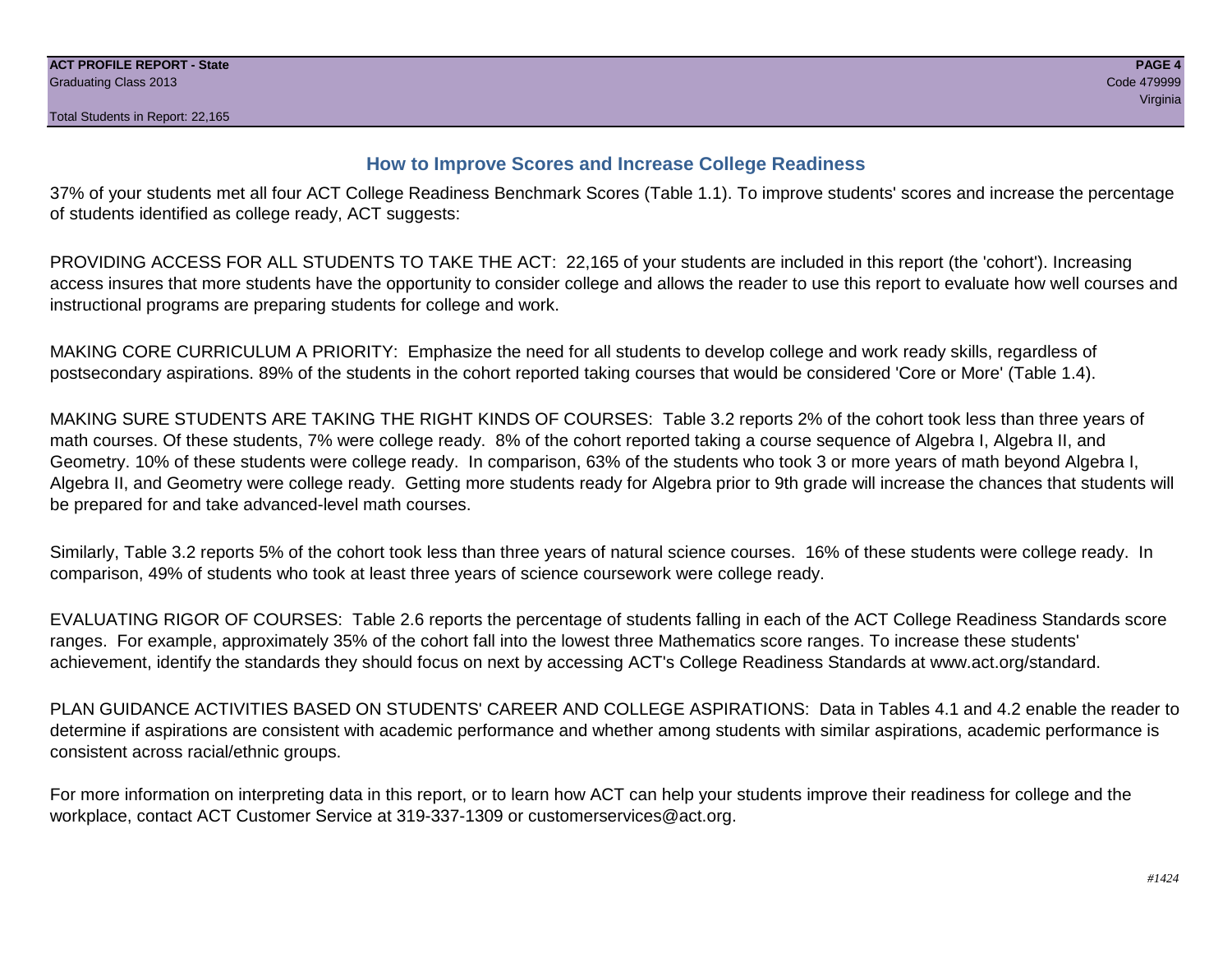**ACT PROFILE REPORT - State: SECTION I, EXECUTIVE SUMMARY PAGE 5** Graduating Class 2013 Code 479999

Total Students in Report: 22,165

e de la construcción de la construcción de la construcción de la construcción de la construcción de la construcción

# Section I Executive Summary

Beginning with the Graduating Class of 2013, all students whose scores are college reportable, both standard and extended time tests, are now included. Also beginning with the 2013 Graduating Class data, College Readiness Benchmarks for Reading and Science were updated to reflect the most recent college coursework research.

> To find the results of only standard time or extended time test takers, refer to Tables 1.7 and 1.8 on page 10.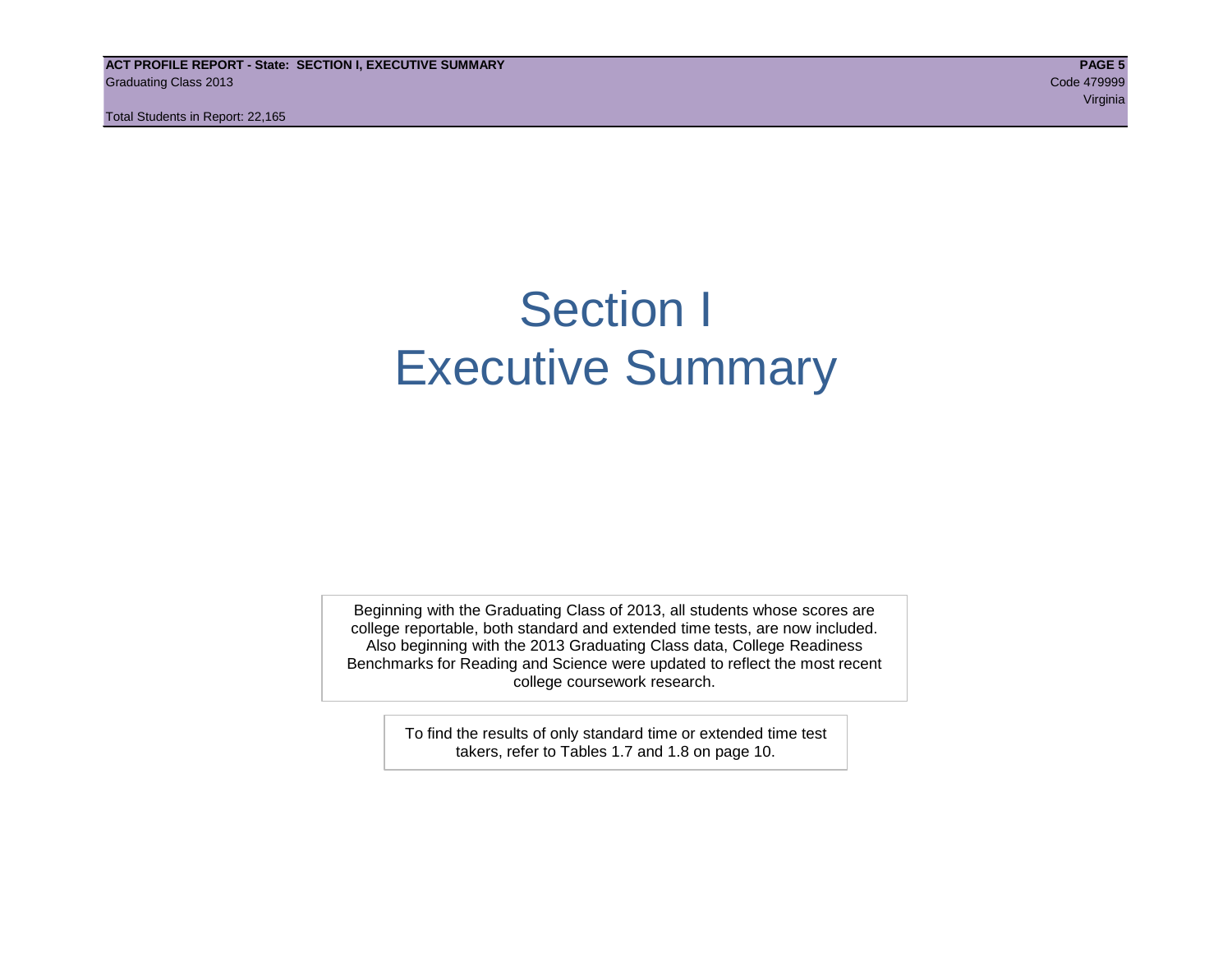### **ACT PROFILE REPORT - State: SECTION I, EXECUTIVE SUMMARY PAGE 6** Graduating Class 2013 Code 479999

Total Students in Report: 22,165





**A benchmark score is the minimum score needed on an ACT subject-area test to indicate a 50% chance of obtaining a B or higher or about a 75% chance of obtaining a C or higher in the corresponding credit-bearing college course.**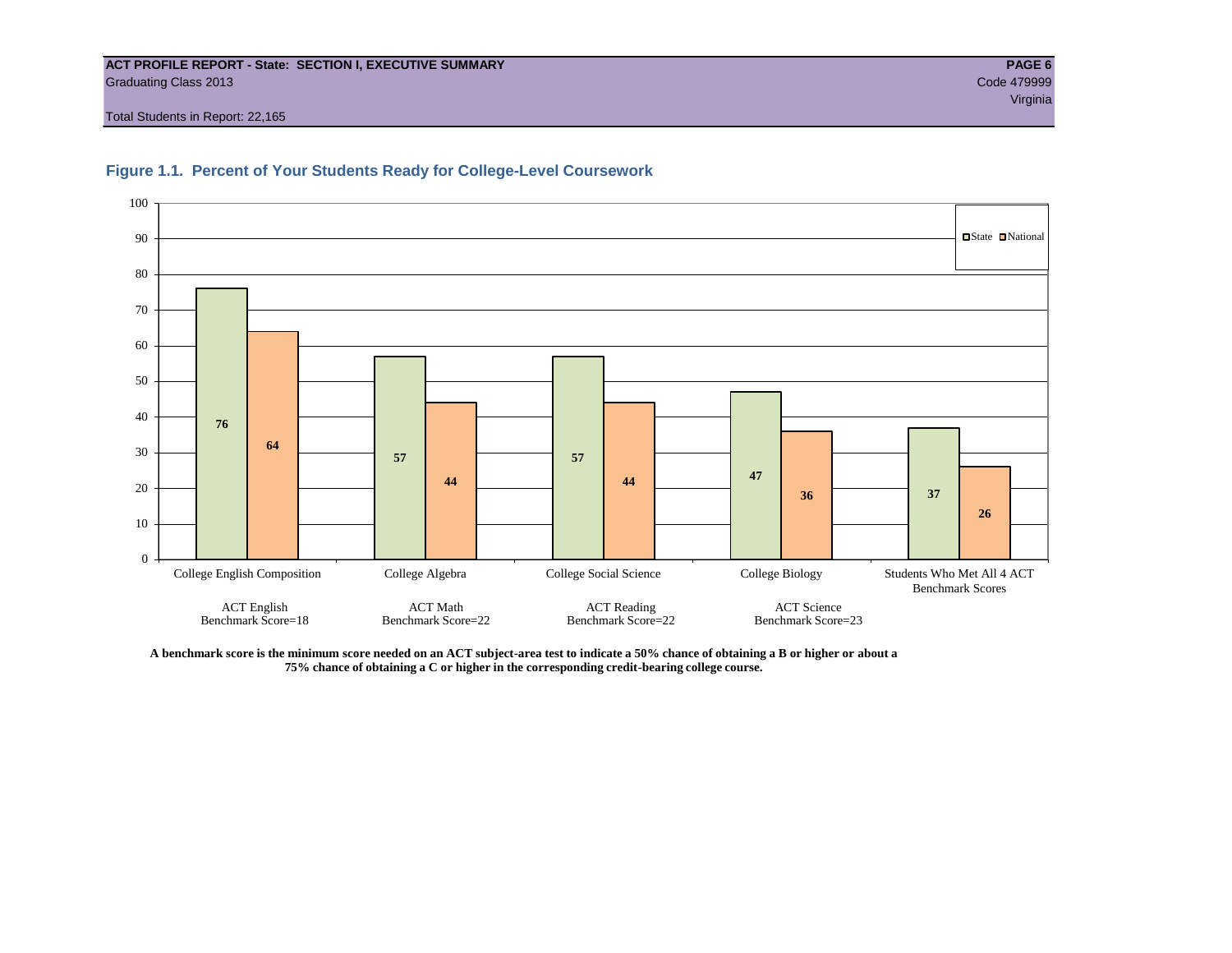#### **ACT PROFILE REPORT - State: SECTION I, EXECUTIVE SUMMARY PAGE 7** Graduating Class 2013 Code 479999

e de la construcción de la construcción de la construcción de la construcción de la construcción de la construcción

Total Students in Report: 22,165

|      |              | <b>Number of Students</b> |                | <b>Percent Who Met Benchmarks</b> |                    |          |              |          |                |          |                     |          |  |  |
|------|--------------|---------------------------|----------------|-----------------------------------|--------------------|----------|--------------|----------|----------------|----------|---------------------|----------|--|--|
|      |              | <b>Tested</b>             | <b>English</b> |                                   | <b>Mathematics</b> |          | Reading      |          | <b>Science</b> |          | <b>Met All Four</b> |          |  |  |
| Year | <b>State</b> | <b>National</b>           | <b>State</b>   | National<br>State                 |                    | National | <b>State</b> | National |                | National | <b>State</b>        | National |  |  |
| 2009 | 17,902       | ,480,469                  | 74             | 67                                | 49                 | 42       | 59           | 53       | 33             | 28       | 27                  | 23       |  |  |
| 2010 | 19,236       | .568.835                  | 76             | 66                                | 53                 | 43       | 61           | 52       | 37             | 29       | 31                  | 24       |  |  |
| 2011 | 20,526       | 623,112                   | 76             | 66                                | 55                 | 45       | 61           | 52       | 36             | 30       | 32                  | 25       |  |  |
| 2012 | 21,647       | .666,017                  | 76             | 67                                | 56                 | 46       | 63           | 52       | 38             | 31       | 33                  | 25       |  |  |
| 2013 | 22,165       | 1,799,243                 | 76             | 64                                | 57                 | 44       | 57           | 44       | 47             | 36       | 37                  | 26       |  |  |

#### **Table 1.1. Five Year Trends—Percent of Students Who Met College Readiness Benchmarks**

#### **Table 1.2. Five Year Trends—Average ACT Scores**

|      |              | <b>Number of Students</b> |              |                 |                    | <b>Average ACT Scores</b> |                |                 |                |          |                  |          |  |  |  |
|------|--------------|---------------------------|--------------|-----------------|--------------------|---------------------------|----------------|-----------------|----------------|----------|------------------|----------|--|--|--|
|      |              | Tested                    |              | <b>English</b>  | <b>Mathematics</b> |                           | <b>Reading</b> |                 | <b>Science</b> |          | <b>Composite</b> |          |  |  |  |
| Year | <b>State</b> | National                  | <b>State</b> | <b>National</b> |                    | <b>National</b>           | <b>State</b>   | <b>National</b> | <b>State</b>   | National | <b>State</b>     | National |  |  |  |
| 2009 | 17,902       | .480.469                  | 21.7         | 20.6            | 21.8               | 21.0                      | 22.3           | 21.4            | 21.4           | 20.9     | 21.9             | 21.1     |  |  |  |
| 2010 | 19,236       | .568.835                  | 22.0         | 20.5            | 22.1               | 21.0                      | 22.5           | 21.3            | 21.9           | 20.9     | 22.3             | 21.0     |  |  |  |
| 2011 | 20,526       | ,623,112                  | 22.1         | 20.6            | 22.2               | 21.1                      | 22.7           | 21.3            | 21.8           | 20.9     | 22.3             | 21.1     |  |  |  |
| 2012 | 21,647       | .666,017                  | 22.1         | 20.5            | 22.3               | 21.1                      | 22.7           | 21.3            | 21.9           | 20.9     | 22.4             | 21.1     |  |  |  |
| 2013 | 22,165       | 1,799,243                 | 22.3         | 20.2            | 22.5               | 20.9                      | 23.1           | 21.1            | 22.2           | 20.7     | 22.6             | 20.9     |  |  |  |

#### **Table 1.3. Five Year Trends—Average ACT Scores Nationwide**

|      | <b>Number of Students</b> |                | <b>Average ACT Scores</b> |         |                |                  |  |  |  |  |  |  |  |
|------|---------------------------|----------------|---------------------------|---------|----------------|------------------|--|--|--|--|--|--|--|
| Year | Tested                    | <b>English</b> | <b>Mathematics</b>        | Reading | <b>Science</b> | <b>Composite</b> |  |  |  |  |  |  |  |
| 2009 | ,480,469                  | 20.6           | 21.0                      | 21.4    | 20.9           | 21.1             |  |  |  |  |  |  |  |
| 2010 | ,568,835                  | 20.5           | 21.0                      | 21.3    | 20.9           | 21.0             |  |  |  |  |  |  |  |
| 2011 | ,623,112                  | 20.6           | 21.1                      | 21.3    | 20.9           | 21.1             |  |  |  |  |  |  |  |
| 2012 | ,666,017                  | 20.5           | 21.1                      | 21.3    | 20.9           | 21.1             |  |  |  |  |  |  |  |
| 2013 | 1,799,243                 | 20.2           | 20.9                      | 21.1    | 20.7           | 20.9             |  |  |  |  |  |  |  |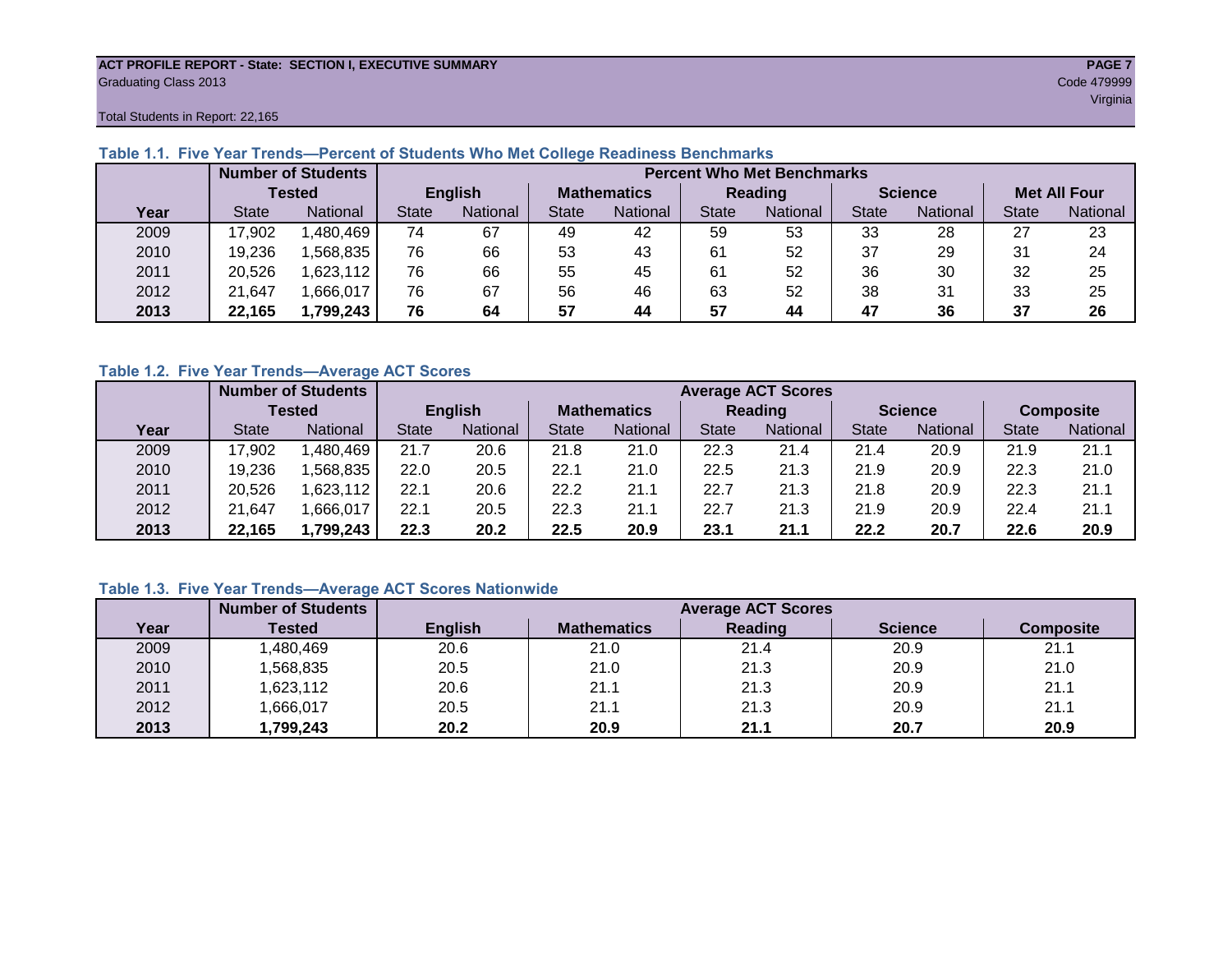#### **ACT PROFILE REPORT - State: SECTION I, EXECUTIVE SUMMARY PAGE 8** Graduating Class 2013 Code 479999

#### Total Students in Report: 22,165

|      |         | <b>Number of Students</b><br>Tested |      | Percent <sup>2</sup> |             | <b>English</b> |         | <b>Mathematics</b> |         | <b>Reading</b> |         | <b>Science</b> |         | <b>Composite</b> |
|------|---------|-------------------------------------|------|----------------------|-------------|----------------|---------|--------------------|---------|----------------|---------|----------------|---------|------------------|
|      |         |                                     | Core | Less                 |             |                |         |                    |         |                |         |                |         |                  |
|      | Core or | Less than                           | or   | than                 | Core or     | Less than      | Core or | Less than          | Core or | Less than      | Core or | Less than      | Core or | Less than        |
| Year | More    | Core                                | More | Core                 | <b>More</b> | Core           | More    | Core               | More    | Core           | More    | Core           | More    | Core             |
| 2009 | 15.576  | .856                                | 87   | 10                   | 22.2        | 17.7           | 22.2    | 18.6               | 22.8    | 18.8           | 21.9    | 18.3           | 22.4    | 18.5             |
| 2010 | 17.015  | .883                                | 88   | 10                   | 22.6        | 17.9           | 22.5    | 18.8               | 23.0    | 19.0           | 22.3    | 18.7           | 22.7    | 18.7             |
| 2011 | 18.170  | 1,915                               | 89   | 9                    | 22.6        | 18.4           | 22.6    | 19.1               | 23.1    | 19.5           | 22.2    | 19.0           | 22.7    | 19.1             |
| 2012 | 19,276  | 2.029                               | 89   | 9                    | 22.5        | 18.3           | 22.7    | 19.1               | 23.1    | 19.5           | 22.3    | 18.7           | 22.8    | 19.0             |
| 2013 | 19,823  | .986                                | 89   | Ω                    | 22.7        | 18.3           | 22.8    | 19.3               | 23.5    | 19.7           | 22.5    | 19.1           | 23.0    | 19.2             |

#### **Table 1.4. Five Year Trends—Average ACT Scores by Level of Preparation**

<sup>1</sup>"Core or More" results correspond to students taking four or more years of English AND three or more years each of math, social studies, and natural science.

 $2$ Percent of all students tested. Numbers will not add up to 100% due to student non-response.

#### **Table 1.5. Five Year Trends—Percent and Average Composite Score by Race/Ethnicity**

|                                        | 2009   |      |      | 2010   |     | 2011 |        |               | 2012 |        |     | 2013 |        |     |      |
|----------------------------------------|--------|------|------|--------|-----|------|--------|---------------|------|--------|-----|------|--------|-----|------|
|                                        |        | $\%$ | Avg  | N      | %   | Ava  | N      | $\frac{9}{6}$ | Avg  | Ν      | %   | Ava  | N      | %   | Avg  |
| <b>All Students</b>                    | 17.902 | 100  | 21.9 | 19.236 | 100 | 22.3 | 20.526 | 100           | 22.3 | 21.647 | 100 | 22.4 | 22.165 | 100 | 22.6 |
| Black/African American                 | 3,607  | 20   | 17.6 | 3.765  | 20  | 17.6 | 4,046  | 20            | 17.7 | 4,202  | 19  |      | 3,916  | 18  | 17.8 |
| American Indian/Alaska Native          | 60     |      | 21.6 | 80     | 0   | 22.0 | 62     | 0             | 22.0 | 65     |     | 20.6 | 73     | 0   | 21.4 |
| White                                  | 10.770 | 60   | 23.7 | 11.779 | 61  | 23.5 | 12,224 | 60            | 23.7 | 12.534 | 58  | 23.7 | 12.913 | 58  | 23.9 |
| Hispanic/Latino                        | 722    |      | 21.0 | 818    | 4   | 21.6 | 1.132  | 6             | 21.4 | 1,353  | 6   | 21.  | 1,528  |     | 21.8 |
| Asian                                  | 953    |      | 23.6 | 1.132  | 6   | 24.2 | .191.، | 6             | 24.4 | 1,234  | 6   | 24.5 | 1,333  | 6   | 25.1 |
| Native Hawaiian/Other Pacific Islander |        |      |      |        | 0   |      | 31     |               | 23.0 | 60     |     | 23.1 | 47     | 0   | 22.1 |
| Two or more races                      | 478    |      | 22.  | 543    | 3   | 22.6 | 758    | 4             | 22.2 | 932    | 4   | 22.5 | 949    |     | 22.4 |
| Prefer not to respond/No response      | 1,312  |      | 23.0 | .119   | 6   | 23.0 | 082    |               | 23.4 | ,267   | 6   | 23.5 | 1,406  |     | 23.6 |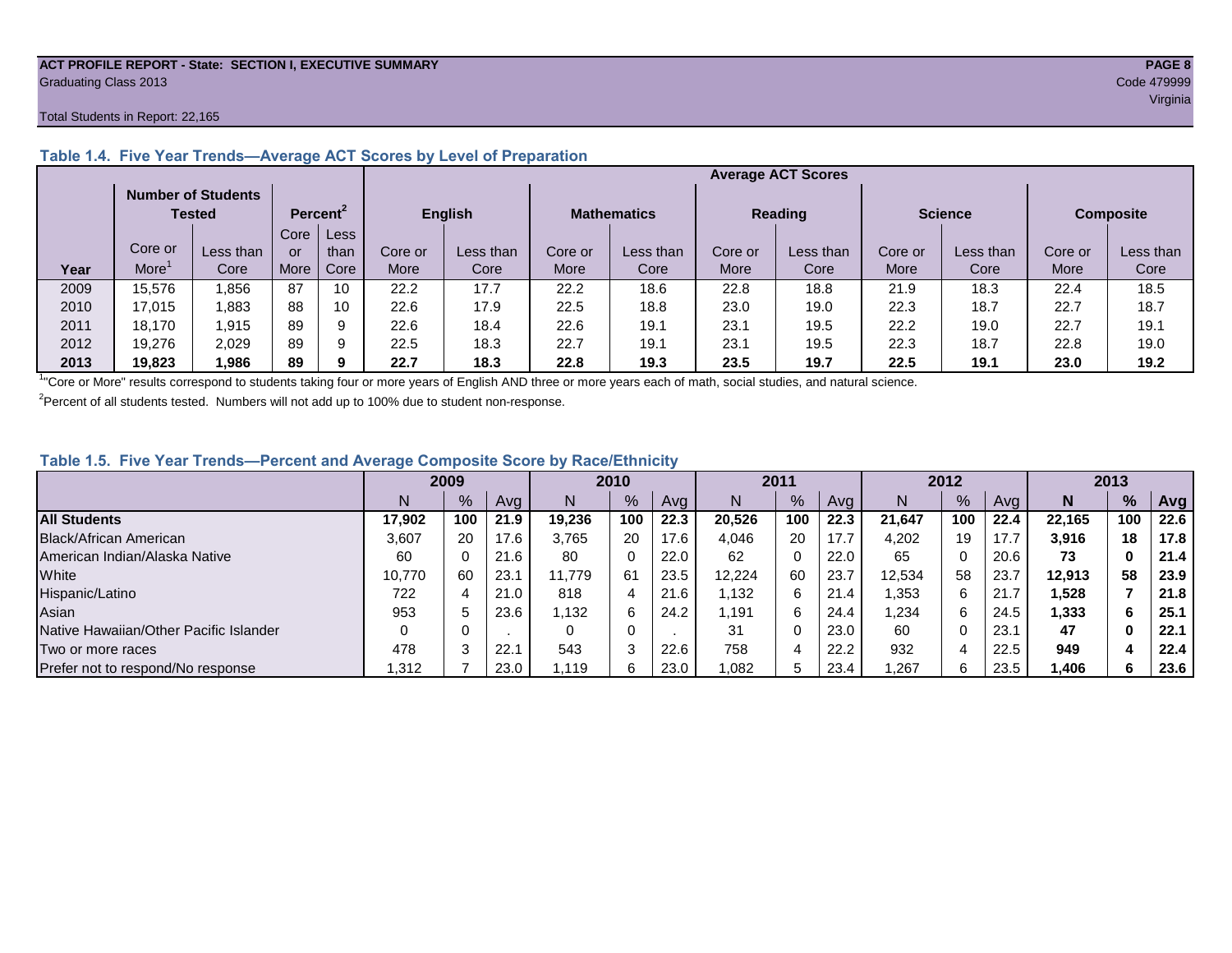# **ACT PROFILE REPORT - State: SECTION I, EXECUTIVE SUMMARY PAGE 9** Graduating Class 2013 Code 479999

#### Total Students in Report: 22,165

#### **Table 1.6. Percent of Students in College Readiness Standards Score Ranges**

| <b>CRS</b>    | <b>English</b>      | <b>Mathematics</b>     | <b>Reading</b>      | <b>Science</b>      |
|---------------|---------------------|------------------------|---------------------|---------------------|
| Range         | (Benchmark = $18$ ) | (Benchmark = $22$ )    | (Benchmark = $22$ ) | $(Benchmark = 23)$  |
|               | 100%                | 100%                   | 100%                | 100%                |
| $1 - 12$      | 50%<br>13%<br>$7\%$ | 50%<br>$1\%$<br>$1\%$  | 50%<br>$8\%$<br>4%  | 50%<br>$7\%$<br>4%  |
|               | $0\%$               | $0\%$                  | $0\%$               | $0\%$               |
| $13 - 15$     | 100%                | 100%                   | 100%                | 100%                |
|               | 50%<br>13%<br>$9\%$ | 50%<br>14%<br>$8\%$    | 50%<br>13%<br>$9\%$ | 50%<br>10%<br>$6\%$ |
|               | $0\%$               | $0\%$                  | 0%                  | 0%                  |
|               | 100%                | 100%                   | 100%                | 100%                |
| $16 - 19$     | 50%<br>18%<br>15%   | 33%<br>26%<br>50%      | 50%<br>21%<br>17%   | 50%<br>23%<br>19%   |
|               | $0\%$               | $0\%$                  | $0\%$               | 0%                  |
|               | 100%                | 100%                   | 100%                | 100%                |
| $20 - 23$     | 26%<br>50%<br>25%   | 50%<br>20%<br>19%      | 50%<br>24%<br>23%   | 30%<br>30%<br>50%   |
|               | 0%                  | $0\%$                  | $0\%$               | 0%                  |
|               | 100%                | 100%                   | 100%                | 100%                |
| 24-27         | 50%<br>20%<br>16%   | 28%<br>50%<br>21%      | 50%<br>19%<br>15%   | 50%<br>27%<br>20%   |
|               | $0\%$               | $0\%$                  | $0\%$               | 0%                  |
| 28-32         | 100%                | 100%                   | 100%                | 100%                |
|               | 50%<br>15%<br>10%   | 50%<br>13%<br>$9\%$    | 50%<br>19%<br>13%   | 50%<br>11%<br>$8\%$ |
|               | 0%                  | $0\%$                  | $0\%$               | 0%                  |
|               | 100%                | 100%                   | 100%                | 100%                |
| 33-36         | 50%<br>7%           | 50%                    | 50%<br>$8\%$        | 50%                 |
|               | $5\%$<br>$0\%$      | $4\%$<br>$3%$<br>$0\%$ | $5\%$<br>0%         | $3%$<br>2%<br>$0\%$ |
|               | 100%<br>76%         | 100%                   | 100%                | 100%                |
| % At or Above | 64%                 | 57%<br>44%             | 57%<br>44%          | 47%                 |
| Benchmark     | 50%                 | 50%                    | 50%                 | 36%<br>50%          |
|               | $0\%$               | $0\%$                  | $0\%$               | $0\%$               |
|               |                     | $=$ State              | $=$ National        |                     |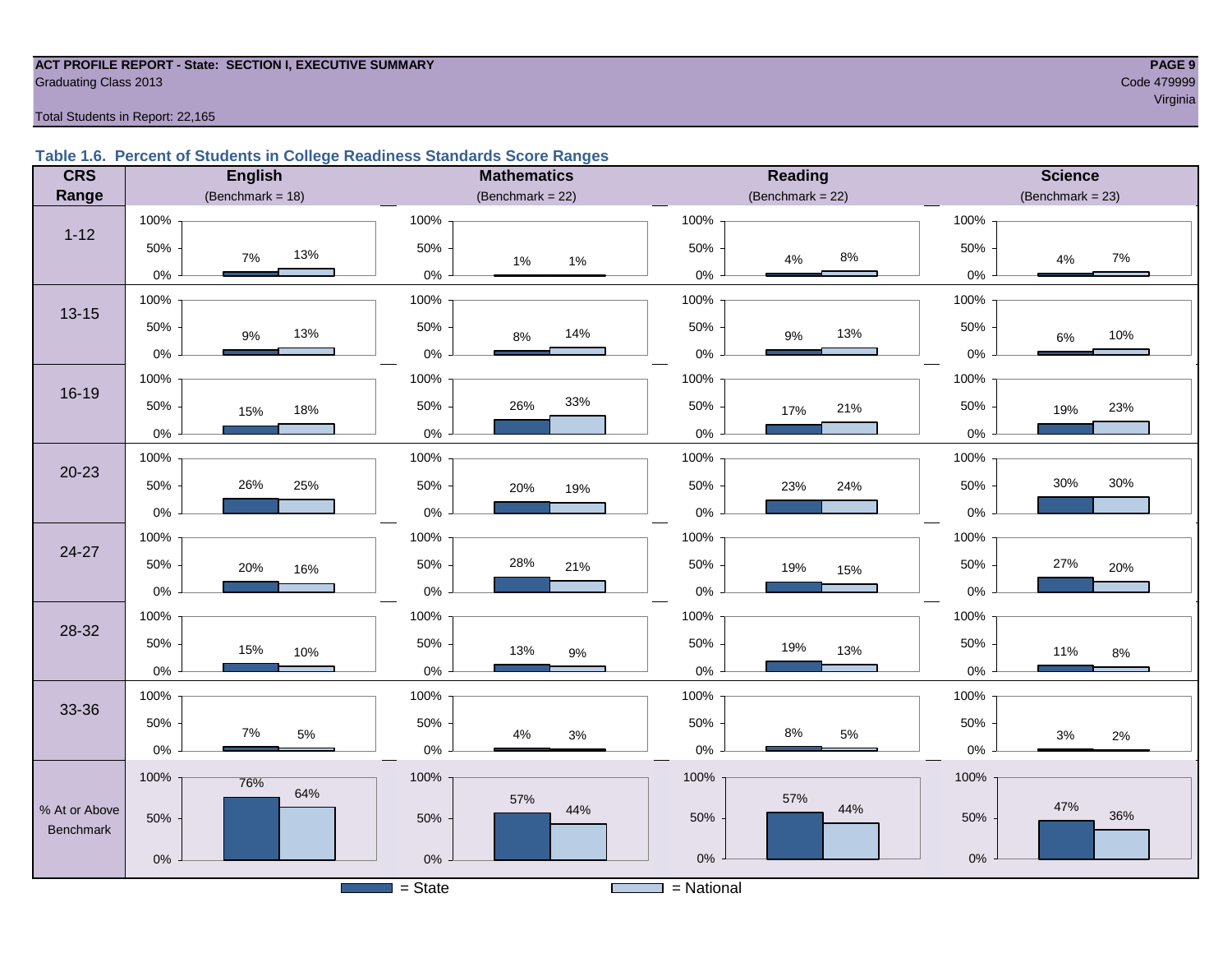### **ACT PROFILE REPORT- State: SECTION II, ACADEMIC ACHIEVEMENT PAGE 10** Graduating Class 2013 Code 479999

Total Students in Report: 22,165

| <b>Student Group</b> | <b>Test Session</b>  |          |         | <b>Average ACT Scores</b> |             |         |         |           |  |  |  |  |  |
|----------------------|----------------------|----------|---------|---------------------------|-------------|---------|---------|-----------|--|--|--|--|--|
|                      | <b>Duration</b>      | N        | Percent | English                   | Mathematics | Reading | Science | Composite |  |  |  |  |  |
|                      | <b>Standard Time</b> | 21,694   | 98      | 22.3                      | 22.5        | 23.1    | 22.2    | 22.6      |  |  |  |  |  |
| <b>State</b>         | <b>Extended Time</b> | 471      | 2       | 21.7                      | 21.9        | 24.1    | 22.4    | 22.6      |  |  |  |  |  |
|                      | Total                | 22.165   | 100     | 22.3                      | 22.5        | 23.1    | 22.2    | 22.6      |  |  |  |  |  |
|                      | <b>Standard Time</b> | .727,041 | 96      | 20.4                      | 21.0        | 21.3    | 20.9    | 21.0      |  |  |  |  |  |
| <b>National</b>      | <b>Extended Time</b> | 72,202   | 4       | 15.9                      | 17.7        | 18.1    | 17.9    | 17.5      |  |  |  |  |  |
|                      | Total                | ,799,243 | 100     | 20.2                      | 20.9        | 21.1    | 20.7    | 20.9      |  |  |  |  |  |

#### **Table 1.7. Average ACT College Reportable Scores by Test Session Duration**

#### **Table 1.8. Percent of Students Who Met College Readiness Benchmark Scores by Test Session Duration**

| <b>Student Group</b> | <b>Test Session</b>  |         | <b>Percent of Students</b> |         |         |          |  |  |  |  |  |
|----------------------|----------------------|---------|----------------------------|---------|---------|----------|--|--|--|--|--|
|                      | <b>Duration</b>      | English | Mathematics                | Reading | Science | All Four |  |  |  |  |  |
|                      | <b>Standard Time</b> | 77      | 57                         | 57      | 47      | 37       |  |  |  |  |  |
| <b>State</b>         | <b>Extended Time</b> | 73      | 50                         | 62      | 48      | 38       |  |  |  |  |  |
|                      | Total                | 76      | 57                         | 57      | 47      | 37       |  |  |  |  |  |
|                      | <b>Standard Time</b> | 65      | 45                         | 45      | 37      | 27       |  |  |  |  |  |
| <b>National</b>      | <b>Extended Time</b> | 35      | 20                         | 28      | 20      | 13       |  |  |  |  |  |
|                      | Total                | 64      | 44                         | 44      | 36      | 26       |  |  |  |  |  |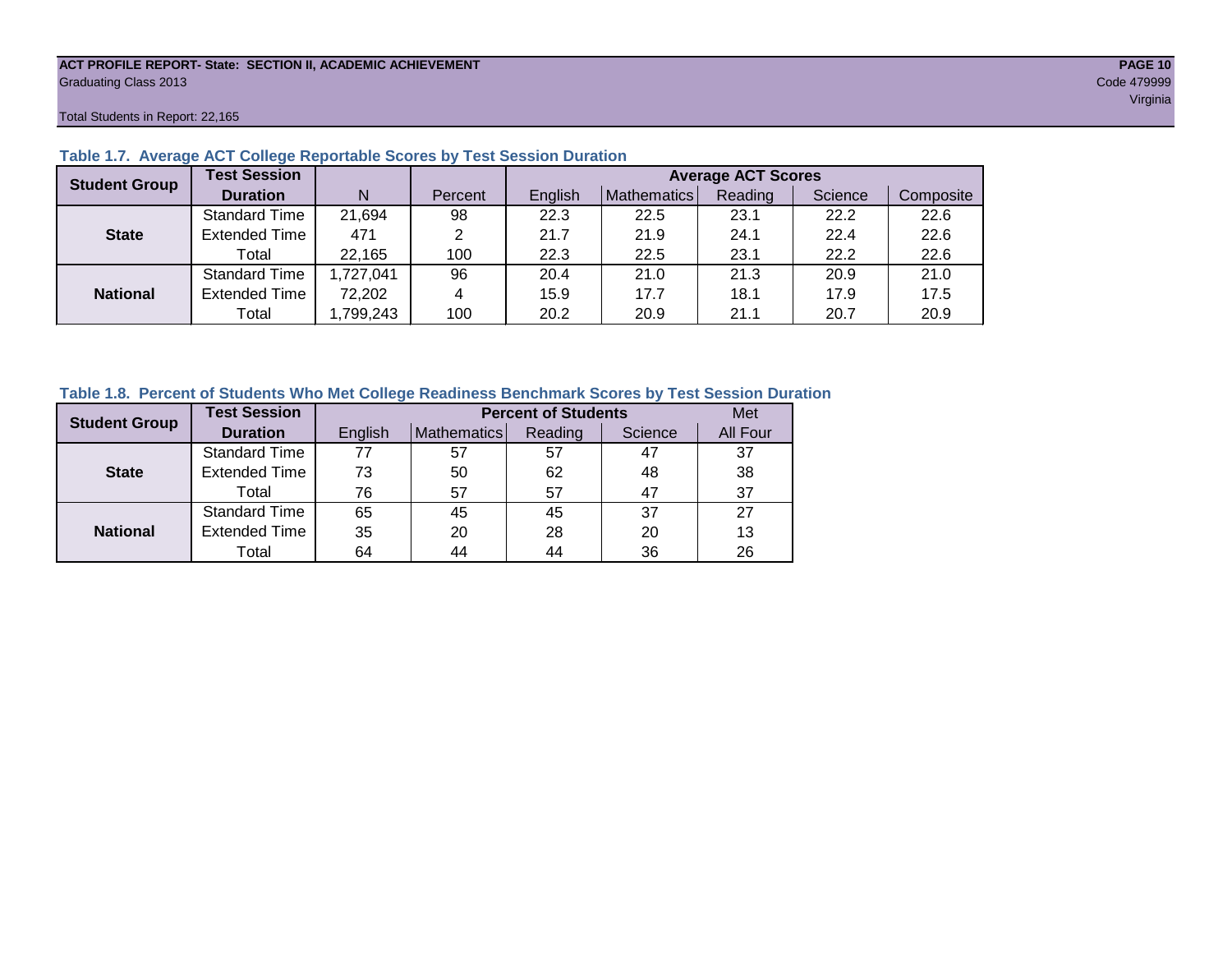Total Students in Report: 22,165

# Section II Academic Achievement

Beginning with the Graduating Class of 2013, all students whose scores are college reportable, both standard and extended time tests, are now included. Also beginning with the 2013 Graduating Class data, College Readiness Benchmarks for Reading and Science were updated to reflect the most recent college coursework research.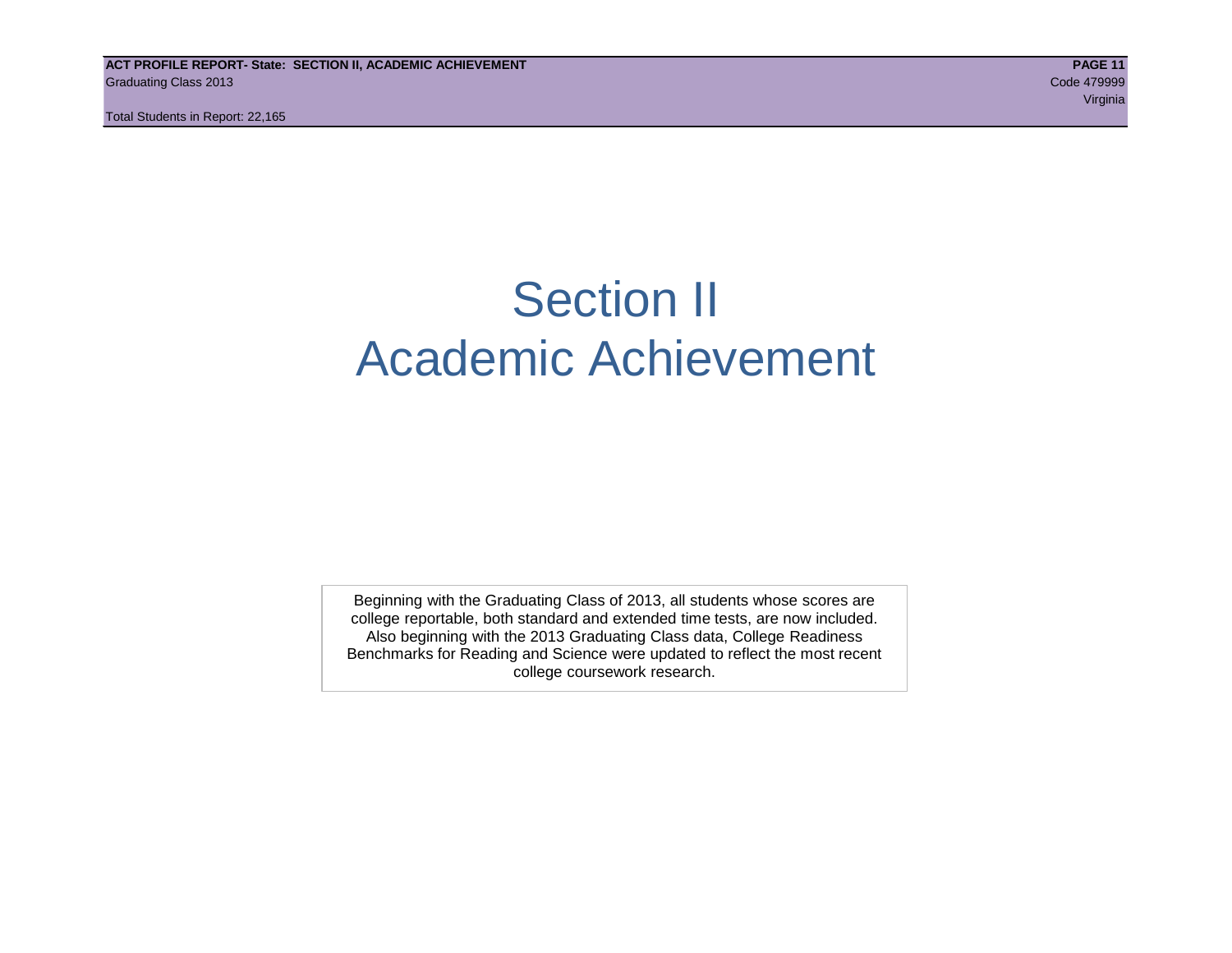### **ACT PROFILE REPORT- State: SECTION II, ACADEMIC ACHIEVEMENT PAGE 12** Graduating Class 2013 Code 479999

Total Students in Report: 22,165

|  | Table 2.1. ACT Score Distributions, Cumulative Percentages (CP <sup>1</sup> ), and Score Averages |  |  |  |
|--|---------------------------------------------------------------------------------------------------|--|--|--|
|  |                                                                                                   |  |  |  |

| <b>ACT Scale</b> |             | <b>English</b> |          | <b>Mathematics</b> |          | <b>Reading</b> | <b>Science</b>    |                |             | <b>Composite</b><br><b>ACT Scale</b> |                  |
|------------------|-------------|----------------|----------|--------------------|----------|----------------|-------------------|----------------|-------------|--------------------------------------|------------------|
| <b>Score</b>     | N           | CP             | N        | CP                 | N        | CP             | $\mathsf{N}$      | CP             | N           | CP                                   | <b>Score</b>     |
| 36               | 99          | 100            | 126      | 100                | 314      | 100            | $\frac{157}{157}$ | $100$          | 15          | 100                                  | 36               |
| 35               | 352         | 100            | 197      | 99                 | 167      | 99             | 181               | 99             | 109         | 100                                  | 35               |
| 34               | 490         | 98             | 340      | 99                 | 660      | 98             | 190               | 98             | 199         | 99                                   | 34               |
| 33               | 589         | 96             | 290      | 97                 | 712      | 95             | 153               | 98             | 314         | 99                                   | 33               |
| 32               | 488         | 93             | 337      | 96                 | 790      | 92             | 356               | 97             | 455         | 97                                   | 32               |
| 31               | 548         | 91             | 358      | 94                 | 1,050    | 88             | 380               | 95             | 585         | 95                                   | 31               |
| 30               | 663         | 88             | 520      | 93                 | 795      | 83             | 499               | 94             | 746         | 92                                   | 30               |
| 29               | 678         | 85             | 666      | 90                 | 828      | 80             | 595               | 91             | 853         | 89                                   | 29               |
| 28               | 948         | 82             | 1,021    | 87                 | 757      | 76             | 651               | 89             | 1,137       | 85                                   | 28               |
| 27               | 758         | 78             | 1,336    | 83                 | 884      | 73             | 921               | 86             | 1,207       | 80                                   | $27\,$           |
| 26               | 1,140       | 75             | 1,605    | $77\,$             | 901      | 69             | 1,062             | 82             | 1,268       | 75                                   | $26\,$           |
| 25               | 1,177       | 70             | 1,623    | 69                 | 885      | 65             | 1,925             | 77             | 1,333       | 69                                   | 25               |
| 24               | 1,450       | 64             | 1,564    | 62                 | 1,554    | 61             | 1,975             | 68             | 1,570       | 63                                   | 24               |
| 23               | 1,422       | 58             | 1,477    | 55                 | 1,075    | 54             | 1,374             | 59             | 1,537       | 56                                   | 23               |
| 22               | 1,390       | 51             | 1,161    | 48                 | 1,322    | 49             | 1,860             | 53             | 1,489       | 49                                   | 22               |
| 21               | 1,518       | 45             | 1,017    | 43                 | 1,459    | 43             | 1,996             | 45             | 1,465       | 42                                   | 21               |
| 20               | 1,511       | 38             | 775      | 38                 | 1,246    | 36             | 1,479             | 36             | 1,363       | 36                                   | 20               |
| 19               | 916         | 31             | 1,156    | 35                 | 1,032    | 31             | 1,359             | 29             | 1,220       | 29                                   | 19               |
| 18               | 813         | 27             | 1,113    | $30\,$             | 1,162    | 26             | 1,263             | 23             | 1,127       | 24                                   | 18               |
| 17               | 730         | 24             | 1,802    | 25                 | 801      | 21             | 781               | 17             | 1,075       | 19                                   | 17               |
| 16               | 890         | 20             | 1,795    | 17                 | 849      | 17             | 727               | 14             | 900         | 14                                   | 16               |
| 15               | 938         | 16             | 1,127    | $\boldsymbol{9}$   | 821      | 13             | 591               | $10$           | 743         | 10                                   | 15               |
| 14               | 688         | 12             | 445      | 3                  | 577      | 9              | 445               | 8              | 619         | $\overline{7}$                       | 14               |
| 13               | 471         | 9              | 181      |                    | 582      | $\overline{7}$ | 383               | 6              | 388         | $\overline{4}$                       | 13               |
| 12               | 371         | $\overline{7}$ | $72\,$   |                    | 434      | 4              | 274               | $\overline{4}$ | 245         | 2                                    | 12               |
| 11               | 379         | 5              | 33       |                    | 260      | $\overline{2}$ | 210               | 3              | 127         | $\mathbf{1}$                         | 11               |
| 10               | 333         | 3              | 14       |                    | 144      | 1              | 177               | $\overline{2}$ | 47          | 1                                    | 10               |
| 9                | 197         | $\overline{2}$ | 5        |                    | 42       |                | 109               | 1              | 16          | 1                                    | $\boldsymbol{9}$ |
| 8                | 115         |                | 5        |                    | 19       |                | 42                | 1              | 11          |                                      | 8                |
| $\overline{7}$   | 58          |                | 1        |                    | $20\,$   |                | 27                |                | $\mathbf 2$ |                                      | $\overline{7}$   |
| 6                | 22          |                | 1        |                    | 9        |                | $\overline{7}$    |                | 0           |                                      | 6                |
| 5                | 17          |                | $\Omega$ |                    | 6        |                | 8                 | 1              | $\mathbf 0$ |                                      | 5                |
| 4                | 5           |                |          |                    | 6        |                | $\mathbf 0$       |                | $\mathbf 0$ |                                      |                  |
| 3                | $\mathbf 0$ |                | 1        |                    |          |                | 8                 | 1              | $\mathbf 0$ |                                      | 3                |
| $\overline{2}$   | 1           |                | 0        |                    |          |                | 0                 | 1              | $\mathbf 0$ |                                      | $\overline{2}$   |
|                  | $\Omega$    | $\overline{1}$ | $\Omega$ |                    | $\Omega$ | 1              | $\Omega$          | $\overline{1}$ | $\Omega$    |                                      |                  |
| Avg (SD)         |             | 22.3(6.4)      |          | 22.5(5.4)          |          | 23.1(6.4)      |                   | 22.2(5.3)      | 22.6(5.3)   |                                      | Avg (SD)         |

<sup>1</sup>CP is the cumulative percent of students at or below a score point.

Note: Shaded portions of columns identify the students who met/exceeded the ACT College Readiness Benchmark Scores.

e de la construcción de la construcción de la construcción de la construcción de la construcción de la construcción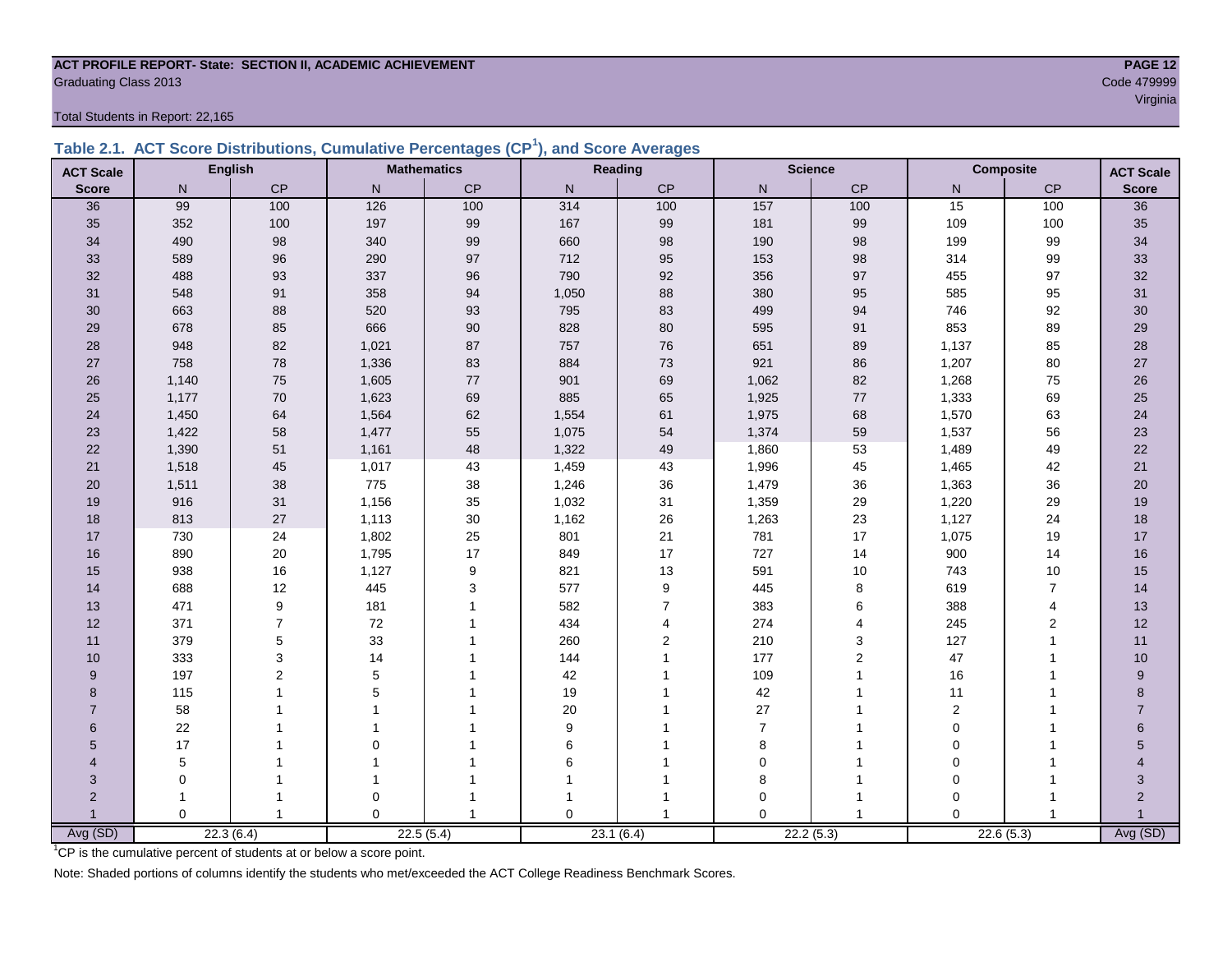#### **ACT PROFILE REPORT- State: SECTION II, ACADEMIC ACHIEVEMENT PAGE 13** Graduating Class 2013 Code 479999

#### Total Students in Report: 22,165

|                  |                         | <b>English</b> |                          |           |                        |                | Reading                |                | <b>Mathematics</b>    |           |                            |                |                        |                |                  |
|------------------|-------------------------|----------------|--------------------------|-----------|------------------------|----------------|------------------------|----------------|-----------------------|-----------|----------------------------|----------------|------------------------|----------------|------------------|
|                  |                         |                |                          |           | <b>Social Studies/</b> |                |                        |                | <b>Pre/Elementary</b> |           | <b>Algebra/ Coordinate</b> |                | <b>Plane Geometry/</b> |                |                  |
| <b>ACT Scale</b> | <b>Usage/ Mechanics</b> |                | <b>Rhetorical Skills</b> |           | <b>Sciences</b>        |                | <b>Arts/Literature</b> |                | Algebra               |           | <b>Geometry</b>            |                | <b>Trigonometry</b>    |                | <b>ACT Scale</b> |
| <b>Score</b>     | N.                      | <b>CP</b>      | N                        | <b>CP</b> | N                      | <b>CP</b>      | N                      | <b>CP</b>      | N <sub>1</sub>        | <b>CP</b> | N.                         | <b>CP</b>      | N.                     | <b>CP</b>      | <b>Score</b>     |
| 18               | 1.161                   | 100            | 538                      | 100       | 916                    | 100            | 1.230                  | 100            | 1.420                 | 100       | 246                        | 100            | 324                    | 100            | 18               |
| 17               | 1,616                   | 95             | 289                      | 98        | 1.738                  | 96             | 1.602                  | 94             | 1,353                 | 94        | 444                        | 99             | 69                     | 99             | 17               |
| 16               | 1,328                   | 87             | 1.655                    | 96        | 1.679                  | 88             | 1.847                  | 87             | 1,378                 | 87        | 718                        | 97             | 1.126                  | 98             | 16               |
| 15               | 1,250                   | 81             | 1.872                    | 89        | 1,493                  | 80             | 1.974                  | 79             | 2,061                 | 81        | 1.768                      | 94             | 1.600                  | 93             | 15               |
| 14               | 1,568                   | 76             | 2,032                    | 80        | 1,457                  | 74             | 1,872                  | 70             | 1,761                 | 72        | 2,488                      | 86             | 2,103                  | 86             | 14               |
| 13               | 1,490                   | 69             | 2,190                    | 71        | 1,962                  | 67             | 1.771                  | 62             | 2,144                 | 64        | 3,065                      | 74             | 2,130                  | 76             | 13               |
| 12               | 1,882                   | 62             | 2,975                    | 61        | 2,506                  | 58             | 1,841                  | 54             | 2,179                 | 54        | 2,519                      | 61             | 3,337                  | 67             | 12               |
| 11               | 2.446                   | 54             | 2.085                    | 48        | 1,951                  | 47             | 2,037                  | 45             | 2.147                 | 45        | 2.516                      | 49             | 2,028                  | 52             | 11               |
| 10               | 2,243                   | 43             | 1.960                    | 38        | 1,805                  | 38             | 1.744                  | 36             | 1.736                 | 35        | 2,956                      | 38             | 2,277                  | 43             | 10               |
| 9                | 1,904                   | 32             | 2,078                    | 30        | 1,863                  | 30             | 1,341                  | 28             | 1,300                 | 27        | 1.820                      | 25             | 2,620                  | 32             | 9                |
| 8                | 1,362                   | 24             | 1,586                    | 20        | 1,598                  | 22             | 1.666                  | 22             | 1.781                 | 21        | 1.685                      | 16             | 1,805                  | 21             | 8                |
| $\overline{7}$   | 1,315                   | 18             | 979                      | 13        | 1,570                  | 14             | 1,106                  | 15             | 1,717                 | 13        | 856                        | 9              | 1.107                  | 12             | $\overline{7}$   |
| 6                | 934                     | 12             | 748                      | 9         | 772                    | $\overline{7}$ | 918                    | 10             | 679                   | 5         | 469                        | 5              | 737                    | $\overline{7}$ | 6                |
| 5                | 736                     | 8              | 602                      | 5         | 407                    | 4              | 780                    | 5              | 326                   | 2         | 269                        | 3              | 244                    | 4              | 5                |
| 4                | 500                     | 4              | 363                      | 3         | 195                    | $\overline{2}$ | 314                    | 2              | 122                   | 1         | 146                        | $\overline{2}$ | 404                    | 3              | 4                |
| 3                | 306                     | 2              | 153                      | 1         | 122                    | -1             | 82                     | 1              | 49                    | 1         | 125                        | 1              | 44                     |                | 3                |
| 2                | 114                     | $\overline{ }$ | 51                       |           | 88                     |                | 35                     | 1              | 9                     | 1         | 12                         | 1              | 140                    |                | $\overline{2}$   |
|                  | 10                      | $\overline{ }$ | 9                        |           | 43                     |                | 5                      | $\overline{ }$ | 3                     | 1         | 63                         | 1              | 70                     |                |                  |
| Avg (SD)         | 11.3(3.9)               |                | 11.4(3.3)                |           | 11.7(3.7)              |                | 11.9(3.8)              |                | 12.0(3.6)             |           | 11.4(2.9)                  |                | 11.0(3.1)              |                | Avg (SD)         |

**Table 2.2. ACT Subscore Distributions, Cumulative Percentages (CP<sup>1</sup> ), and Subscore Averages**

 $1$ <sup>T</sup>CP is the cumulative percent of students at or below a score point.

#### **Table 2.3. ACT Score Quartile Values**

| <b>Quartile</b>      | Enalish  | <b>Mathematics</b> | Reading  | <b>Science</b>      | Composite |
|----------------------|----------|--------------------|----------|---------------------|-----------|
| Q3 (75th Percentile) | L.       | 26                 | 28       | 25                  |           |
| Q2 (50th Percentile) | າາ<br>∠∠ | מר<br>د∠           | nn<br>د∠ | $\sim$<br><u>__</u> | nn<br>د∠  |
| Q1 (25th Percentile) |          |                    |          | Y                   |           |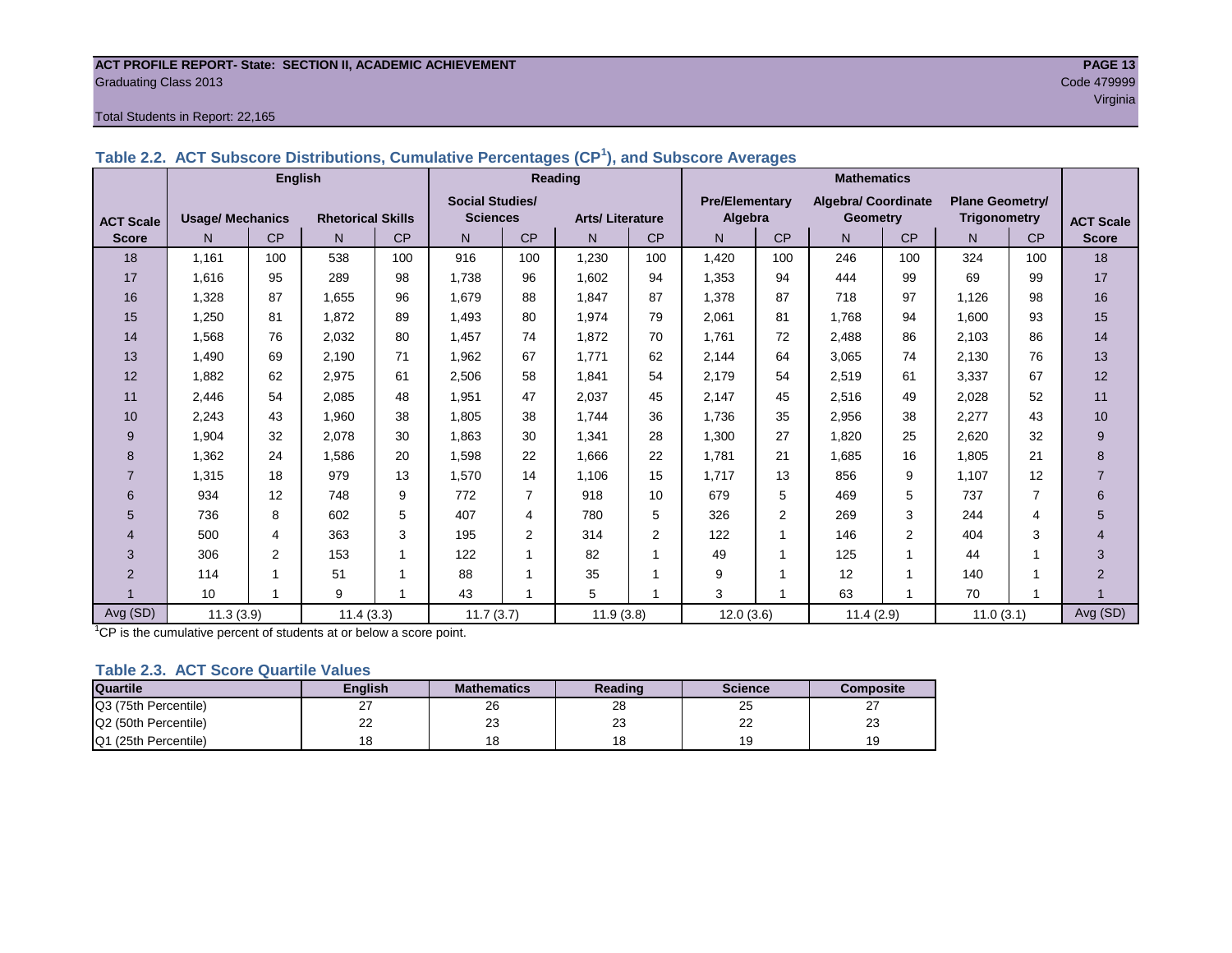Total Students in Report: 22,165

#### **Table 2.4. Average ACT Composite Scores for Race/Ethnicity by Level of Preparation**

| <b>Student</b>  |                                 | <b>Number of Students</b> | <b>Percent Taking</b>     |                     | <b>Average ACT Composite Score</b> |
|-----------------|---------------------------------|---------------------------|---------------------------|---------------------|------------------------------------|
| <b>Group</b>    | <b>Race/Ethnicity</b>           | <b>Tested</b>             | Core or More <sup>1</sup> | <b>Core or More</b> | <b>Less Than Core</b>              |
|                 | <b>All Students</b>             | 22,165                    | 89                        | 23.0                | 19.2                               |
|                 | <b>Black/African American</b>   | 3,916                     | 82                        | 18.2                | 15.7                               |
|                 | American Indian/Alaska Native   | 73                        | 93                        | 21.5                | 19.3                               |
|                 | White                           | 12,913                    | 92                        | 24.1                | 21.2                               |
| <b>State</b>    | Hispanic/Latino                 | 1,528                     | 89                        | 22.1                | 19.3                               |
|                 | Asian                           | 1,333                     | 92                        | 25.2                | 23.2                               |
|                 | Native Hawaiian/Other Pac. Isl. | 47                        | 89                        | 22.6                | 18.0                               |
|                 | I Two or more races             | 949                       | 90                        | 22.8                | 18.8                               |
|                 | Prefer not/No Response          | 1,406                     | 84                        | 24.2                | 20.9                               |
|                 | <b>All Students</b>             | 1,799,243                 | 74                        | 21.7                | 18.7                               |
|                 | Black/African American          | 239,598                   | 69                        | 17.5                | 15.6                               |
|                 | American Indian/Alaska Native   | 14,217                    | 62                        | 19.1                | 16.5                               |
|                 | <b>White</b>                    | 1,034,712                 | 76                        | 22.9                | 20.0                               |
| <b>National</b> | Hispanic/Latino                 | 259,741                   | 72                        | 19.5                | 17.2                               |
|                 | Asian                           | 71,677                    | 81                        | 24.1                | 21.5                               |
|                 | Native Hawaiian/Other Pac. Isl. | 4,772                     | 71                        | 20.5                | 17.5                               |
|                 | Two or more races               | 64,221                    | 74                        | 21.9                | 19.2                               |
|                 | Prefer not/No Response          | 110,305                   | 58                        | 22.4                | 18.4                               |

<sup>1</sup>"Core or More" results correspond to students taking four or more years of English AND three or more years each of math, social studies, and natural science.

#### **Table 2.5. Average ACT Scores by Race/Ethnicity**

| <b>Student</b>  |                                 |                |                    |                |                |                  |
|-----------------|---------------------------------|----------------|--------------------|----------------|----------------|------------------|
| Group           | <b>Race/Ethnicity</b>           | <b>English</b> | <b>Mathematics</b> | <b>Reading</b> | <b>Science</b> | <b>Composite</b> |
|                 | <b>All Students</b>             | 22.3           | 22.5               | 23.1           | 22.2           | 22.6             |
|                 | Black/African American          | 16.8           | 18.1               | 18.0           | 17.8           | 17.8             |
|                 | American Indian/Alaska Native   | 21.3           | 20.6               | 21.8           | 21.3           | 21.4             |
|                 | White                           | 23.8           | 23.4               | 24.5           | 23.3           | 23.9             |
| <b>State</b>    | Hispanic/Latino                 | 21.3           | 21.7               | 22.4           | 21.4           | 21.8             |
|                 | Asian                           | 24.3           | 26.7               | 24.5           | 24.3           | 25.1             |
|                 | Native Hawaiian/Other Pac. Isl. | 21.3           | 22.6               | 22.0           | 21.7           | 22.1             |
|                 | Two or more races               | 22.0           | 22.0               | 22.9           | 22.1           | 22.4             |
|                 | Prefer not/No Response          | 23.4           | 23.4               | 24.2           | 22.9           | 23.6             |
|                 | <b>All Students</b>             | 20.2           | 20.9               | 21.1           | 20.7           | 20.9             |
|                 | <b>Black/African American</b>   | 15.7           | 17.2               | 17.0           | 16.9           | 16.9             |
|                 | American Indian/Alaska Native   | 16.6           | 18.2               | 18.3           | 18.3           | 18.0             |
|                 | White                           | 21.8           | 21.9               | 22.6           | 22.0           | 22.2             |
| <b>National</b> | Hispanic/Latino                 | 17.7           | 19.3               | 18.9           | 18.8           | 18.8             |
|                 | Asian                           | 22.5           | 25.0               | 22.9           | 23.1           | 23.5             |
|                 | Native Hawaiian/Other Pac. Isl. | 18.6           | 20.1               | 19.5           | 19.5           | 19.5             |
|                 | Two or more races               | 20.6           | 20.9               | 21.6           | 20.9           | 21.1             |
|                 | Prefer not/No Response          | 20.0           | 20.8               | 21.0           | 20.5           | 20.7             |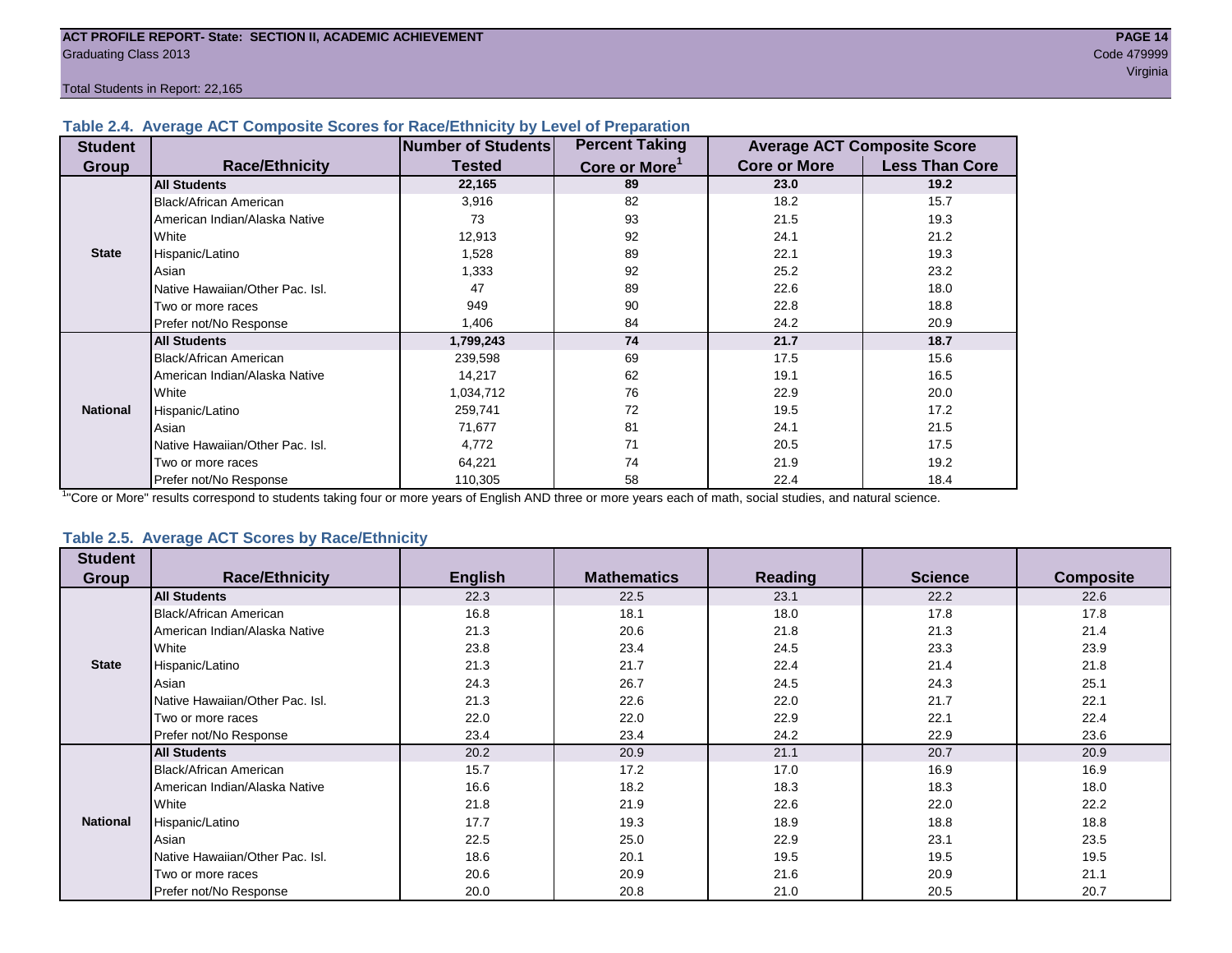#### **ACT PROFILE REPORT- State: SECTION II, ACADEMIC ACHIEVEMENT PAGE 15** Graduating Class 2013 Code 479999

Total Students in Report: 22,165

| <b>Student</b>  | <b>CRS</b> |         | <b>English</b> |         | <b>Mathematics</b> |         | Reading       | <b>Science</b> |              |  |
|-----------------|------------|---------|----------------|---------|--------------------|---------|---------------|----------------|--------------|--|
| Group           | Range      | N       | %              | N       | %                  | N       | $\frac{0}{0}$ | N              | %            |  |
|                 | 33 to 36   | 1,530   |                | 953     | 4                  | 1,853   | 8             | 681            | 3            |  |
|                 | 28 to 32   | 3,325   | 15             | 2,902   | 13                 | 4,220   | 19            | 2,481          | 11           |  |
|                 | 24 to 27   | 4,525   | 20             | 6,128   | 28                 | 4,224   | 19            | 5,883          | 27           |  |
| <b>State</b>    | 20 to 23   | 5,841   | 26             | 4,430   | 20                 | 5,102   | 23            | 6,709          | 30           |  |
|                 | 16 to 19   | 3,349   | 15             | 5,866   | 26                 | 3,844   | 17            | 4,130          | 19           |  |
|                 | 13 to 15   | 2,097   | 9              | 1,753   | 8                  | 1,980   | 9             | 1,419          | 6            |  |
|                 | 01 to 12   | 1,498   |                | 133     |                    | 942     | 4             | 862            | 4            |  |
|                 | 33 to 36   | 81,846  | 5              | 51,648  | 3                  | 89,731  | 5             | 36,033         | $\mathbf{2}$ |  |
|                 | 28 to 32   | 175,672 | 10             | 156,561 | 9                  | 239,643 | 13            | 138,865        | 8            |  |
|                 | 24 to 27   | 291.095 | 16             | 385.102 | 21                 | 277,723 | 15            | 364,600        | 20           |  |
| <b>National</b> | 20 to 23   | 447,398 | 25             | 343,822 | 19                 | 424,936 | 24            | 542,531        | 30           |  |
|                 | 16 to 19   | 327,718 | 18             | 590,816 | 33                 | 384.706 | 21            | 413,107        | 23           |  |
|                 | 13 to 15   | 242.064 | 13             | 258,384 | 14                 | 240,069 | 13            | 183,840        | 10           |  |
|                 | 01 to 12   | 233,450 | 13             | 12,910  |                    | 142,435 | 8             | 120,267        |              |  |

#### **Table 2.6. Percent of Students in College Readiness Standards (CRS) Score Ranges**

#### **Table 2.7. Average ACT Scores by Gender**

| <b>Student Group</b> | <b>Gender</b> |         |         | <b>Average ACT Scores</b> |             |         |         |           |  |  |  |
|----------------------|---------------|---------|---------|---------------------------|-------------|---------|---------|-----------|--|--|--|
|                      |               | N       | Percent | Enalish                   | Mathematics | Reading | Science | Composite |  |  |  |
|                      | Males         | 9,713   | 44      | 21.8                      | 23.1        | 22.9    | 22.7    | 22.8      |  |  |  |
| <b>State</b>         | Females       | 12,452  | 56      | 22.7                      | 22.0        | 23.3    | 21.8    | 22.6      |  |  |  |
|                      | Missing       |         | 0       |                           |             |         |         |           |  |  |  |
|                      | Males         | 835,431 | 46      | 19.8                      | 21.4        | 20.9    | 21.2    | 20.9      |  |  |  |
| <b>National</b>      | Females       | 954,919 | 53      | 20.6                      | 20.5        | 21.4    | 20.4    | 20.9      |  |  |  |
|                      | Missing       | 8,893   | 0       | 16.1                      | 18.2        | 17.6    | 17.7    | 17.5      |  |  |  |

#### **Table 2.8. Percent of Students Who Met College Readiness Benchmark Scores by Gender**

| <b>Student Group</b> | Gender  |         | <b>Percent of Students</b> |         |         |                 |  |  |  |  |
|----------------------|---------|---------|----------------------------|---------|---------|-----------------|--|--|--|--|
|                      |         | English | Mathematics                | Reading | Science | <b>All Four</b> |  |  |  |  |
| <b>State</b>         | Males   | 74      | 61                         | 56      | 52      | 40              |  |  |  |  |
|                      | Females | 78      | 54                         | 58      | 43      | 35              |  |  |  |  |
| <b>National</b>      | Males   | 62      | 47                         | 43      | 40      | 29              |  |  |  |  |
|                      | Females | 67      | 4 <sup>1</sup>             | 45      | 33      | 24              |  |  |  |  |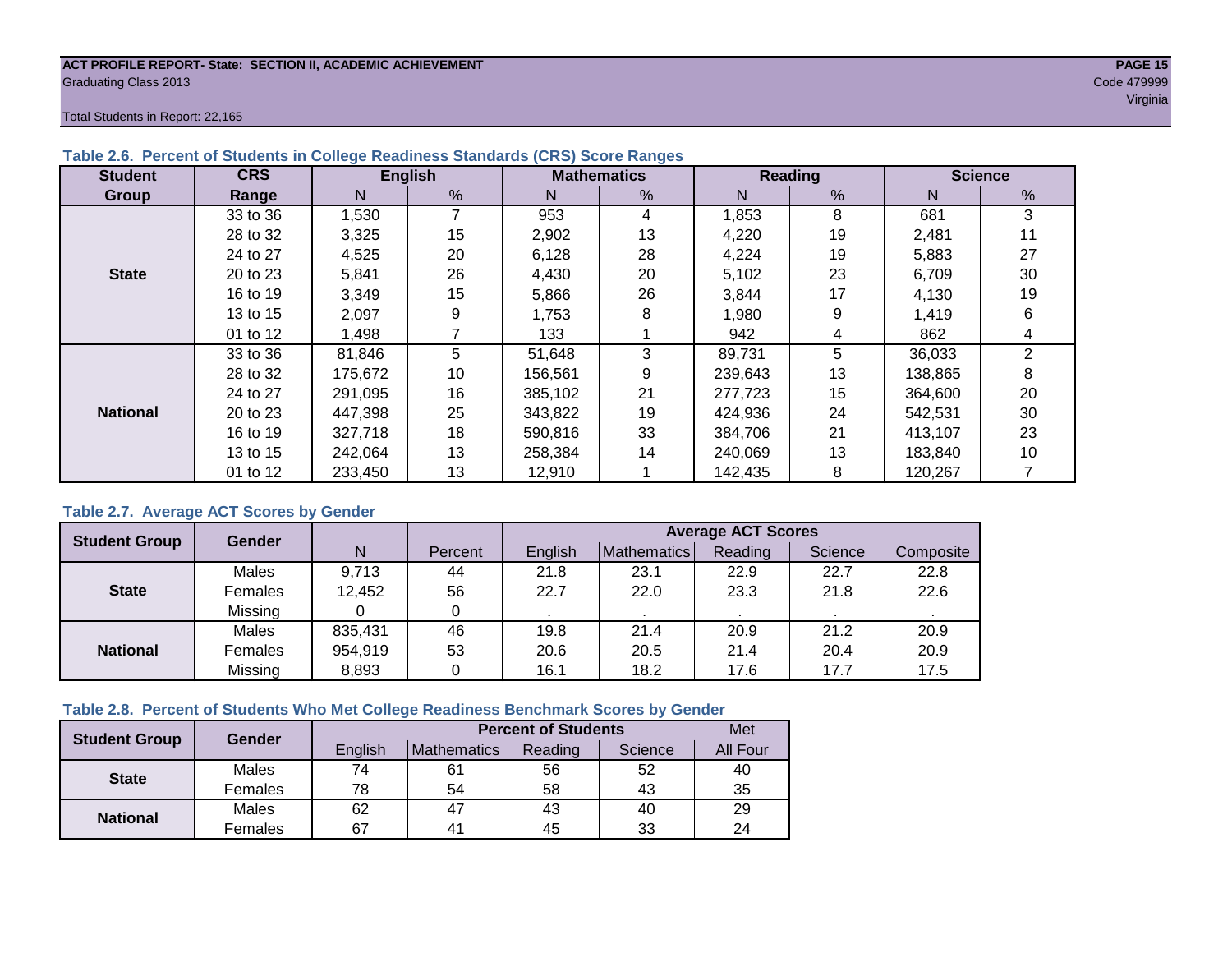#### **ACT PROFILE REPORT- State: SECTION II, ACADEMIC ACHIEVEMENT PAGE 16** Graduating Class 2013 Code 479999

#### Total Students in Report: 22,165

| <b>Student</b>  | Curriculum                | N        | <b>English</b> |      | <b>Mathematics</b> |      | <b>Reading</b> |      | <b>Science</b> |      | <b>Composite</b> |      |
|-----------------|---------------------------|----------|----------------|------|--------------------|------|----------------|------|----------------|------|------------------|------|
| Group           | Taken $^{\rm \texttt{1}}$ |          | CRB %          | Avg  | CRB %              | Avg  | CRB %          | Avg  | CRB %          | Avg  | CRB $\%^4$       | Avg  |
|                 | Core or More <sup>2</sup> | 19,823   | 79             | 22.7 | 60                 | 22.8 | 60             | 23.5 | 49             | 22.5 | 39               | 23.0 |
| <b>State</b>    | Less than Core            | ,986     | 49             | 18.3 | 31                 | 19.3 | 35             | 19.7 | 25             | 19.1 | 18               | 19.2 |
|                 | Missing <sup>3</sup>      | 356      | 65             | 20.1 | 42                 | 20.8 | 49             | 21.7 | 37             | 20.9 | 28               | 21.0 |
|                 | Core or More              | ,322,739 | 71             | 21.2 | 50                 | 21.7 | 50             | 22.0 | 42             | 21.5 | 31               | 21.7 |
| <b>National</b> | Less than Core            | 396,592  | 48             | 17.8 | 27                 | 18.9 | 30             | 19.0 | 22             | 18.8 | 14               | 18.7 |
|                 | Missing                   | 79,912   | 36             | 16.0 | 19                 | 17.8 | 24             | 17.5 | 17             | 17.7 | 10               | 17.4 |

#### **Table 2.9. College Readiness Benchmark (CRB) Percent and Average ACT Scores by Overall High School Curriculum**

<sup>1</sup> "Curriculum Taken" reflects overall high school curriculum in this table.

 $^2$  "Core or More" results correspond to students taking four or more years of English AND three or more years each of math, social studies, and natural science.

 $3$  Zero years or no coursework information reported in one or more content areas.

 $4$  Composite CRB% results reflect students who met all four subject-area benchmarks.

#### **Table 2.10. College Readiness Benchmark (CRB) Percent and Average ACT Scores by Content-Specific Curriculum**

| <b>Student</b>  | Curriculum                | <b>English</b> |       |      | <b>Mathematics</b> |       |      | <b>Reading</b> |       |      | <b>Science</b> |       |      |
|-----------------|---------------------------|----------------|-------|------|--------------------|-------|------|----------------|-------|------|----------------|-------|------|
| Group           | <b>Taken</b>              |                | CRB % | Avg  |                    | CRB % | Avg  | N              | CRB % | Avg  | N              | CRB % | Avg  |
|                 | Core or More <sup>2</sup> | 21,566         | 77    | 22.4 | 21,303             | 58    | 22.7 | 21,174         | 58    | 23.7 | 20,714         | 49    | 22.4 |
| <b>State</b>    | Less than Core            | 252            | 61    | 19.3 | 512                |       | 16.3 | 643            | 52    | 22.4 | 1.097          | 16    | 17.6 |
|                 | Missing <sup>3</sup>      | 347            | 65    | 20.2 | 350                | 42    | 20.8 | 348            | 50    | 21.8 | 354            | 37    | 21.0 |
|                 | Core or More              | .646,286       | 67    | 20.6 | ,648,697           | 46    | 21.3 | .554,990       | 46    | 21.5 | ,506,965       | 40    | 21.3 |
| <b>National</b> | Less than Core            | 84,048         | 36    | 15.9 | 77,906             |       | 16.3 | 171,617        | 32    | 19.1 | 218,267        |       | 18.0 |
|                 | Missing                   | 68,909         | 38    | 16.4 | 72,640             | 20    | 17.9 | 72,636         | 25    | 17.7 | 74,011         | 18    | 17.8 |

<sup>1</sup> "Curriculum Taken" reflects content-specific curriculum in this table.

<sup>2</sup> "Core or More" results correspond to students taking four or more years of English or three or more years of math, social studies, or natural science, respectively. For instance, Reading "Core or More" results correspond to students taking three or more years of social studies, regardless of courses taken in other content areas.

 $3$  Zero years or no coursework information reported in the specified content area.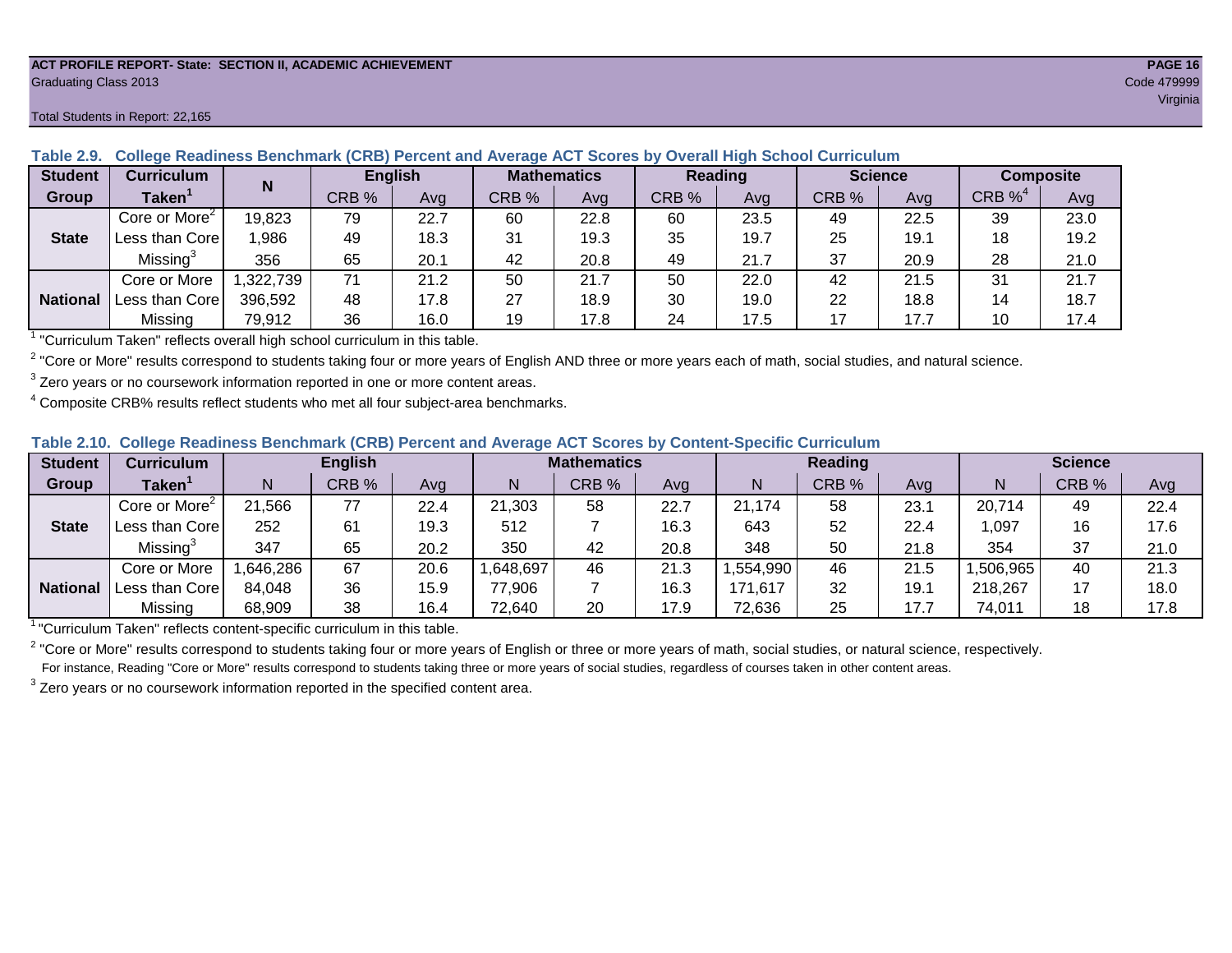Total Students in Report: 22,165

# Section III College Readiness and the Impact of Course Rigor

Beginning with the Graduating Class of 2013, all students whose scores are college reportable, both standard and extended time tests, are now included. Also beginning with the 2013 Graduating Class data, College Readiness Benchmarks for Reading and Science were updated to reflect the most recent college coursework research.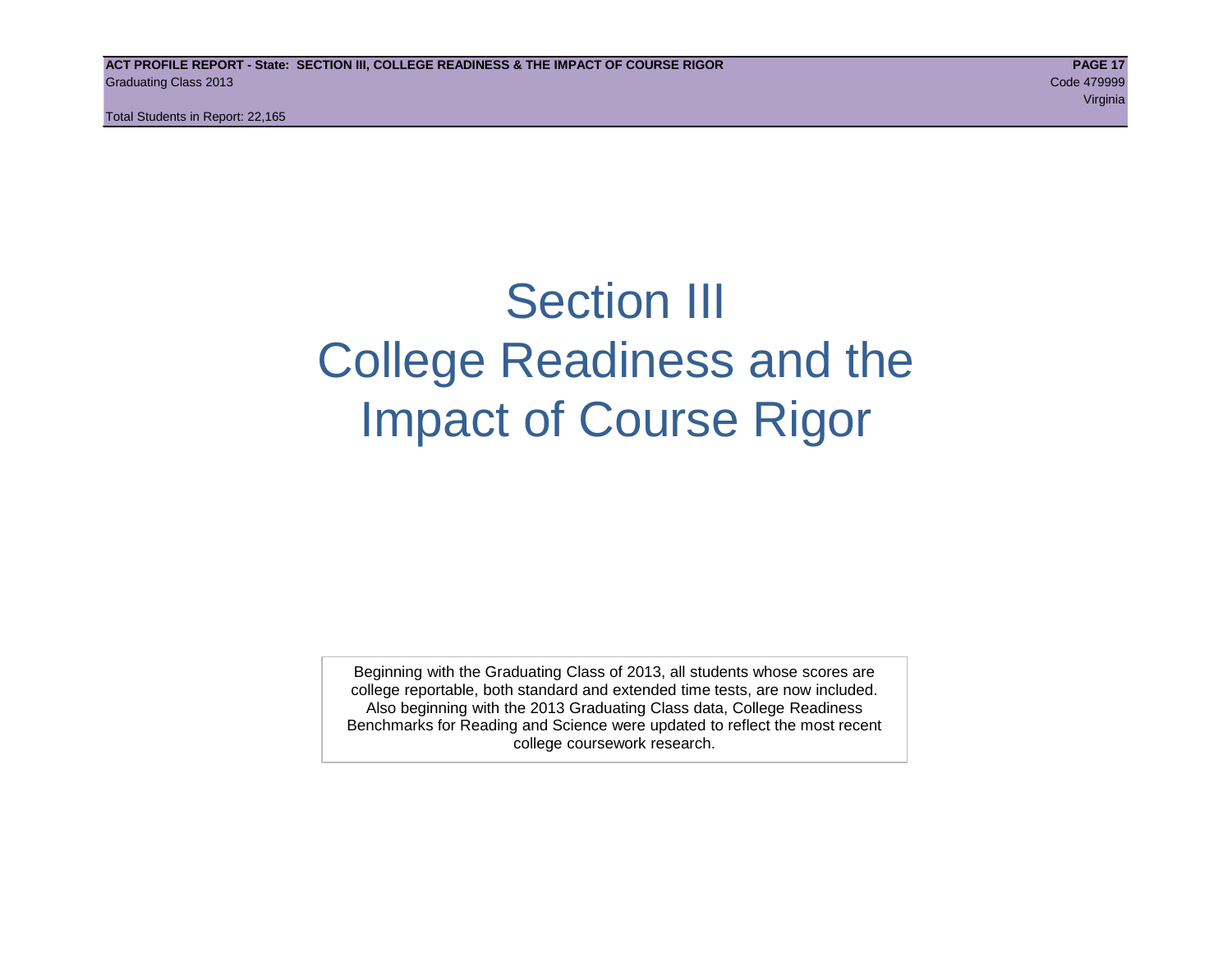#### **ACT PROFILE REPORT - State: SECTION III, COLLEGE READINESS & THE IMPACT OF COURSE RIGOR PAGE 18** Graduating Class 2013 Code 479999

e de la construcción de la construcción de la construcción de la construcción de la construcción de la construcción

Total Students in Report: 22,165

#### **Figure 3.1. Percent of Students Who Met ACT College Readiness Benchmark Scores by Race/Ethnicity: ENGLISH**



ACT English Benchmark Score = **18**

**□ Percent Ready DPercent Not Ready**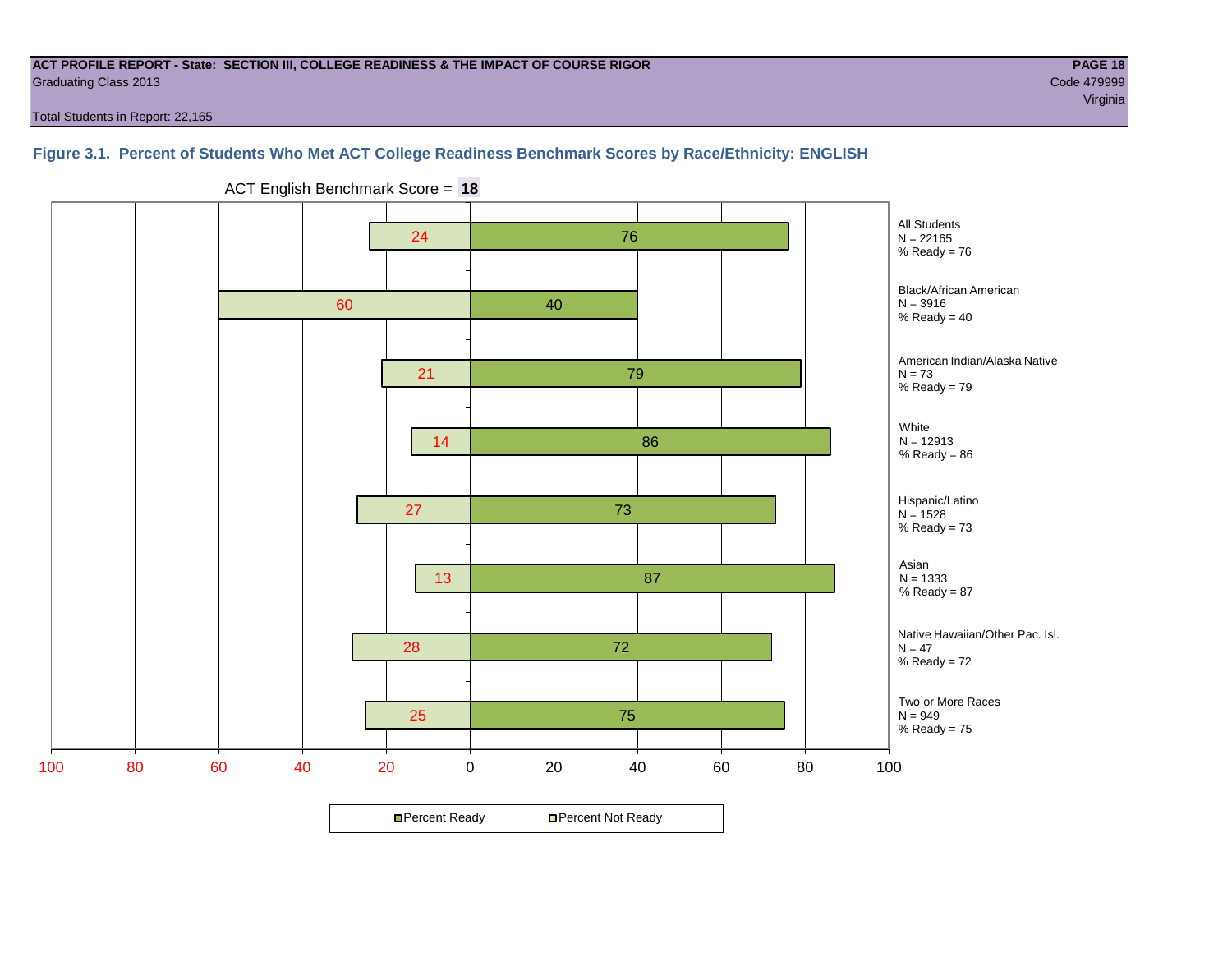#### **ACT PROFILE REPORT - State: SECTION III, COLLEGE READINESS & THE IMPACT OF COURSE RIGOR PAGE 19** Graduating Class 2013 Code 479999

Total Students in Report: 22,165

#### **Figure 3.2. Percent of Students Who Met ACT College Readiness Benchmark Scores by Race/Ethnicity: MATHEMATICS**

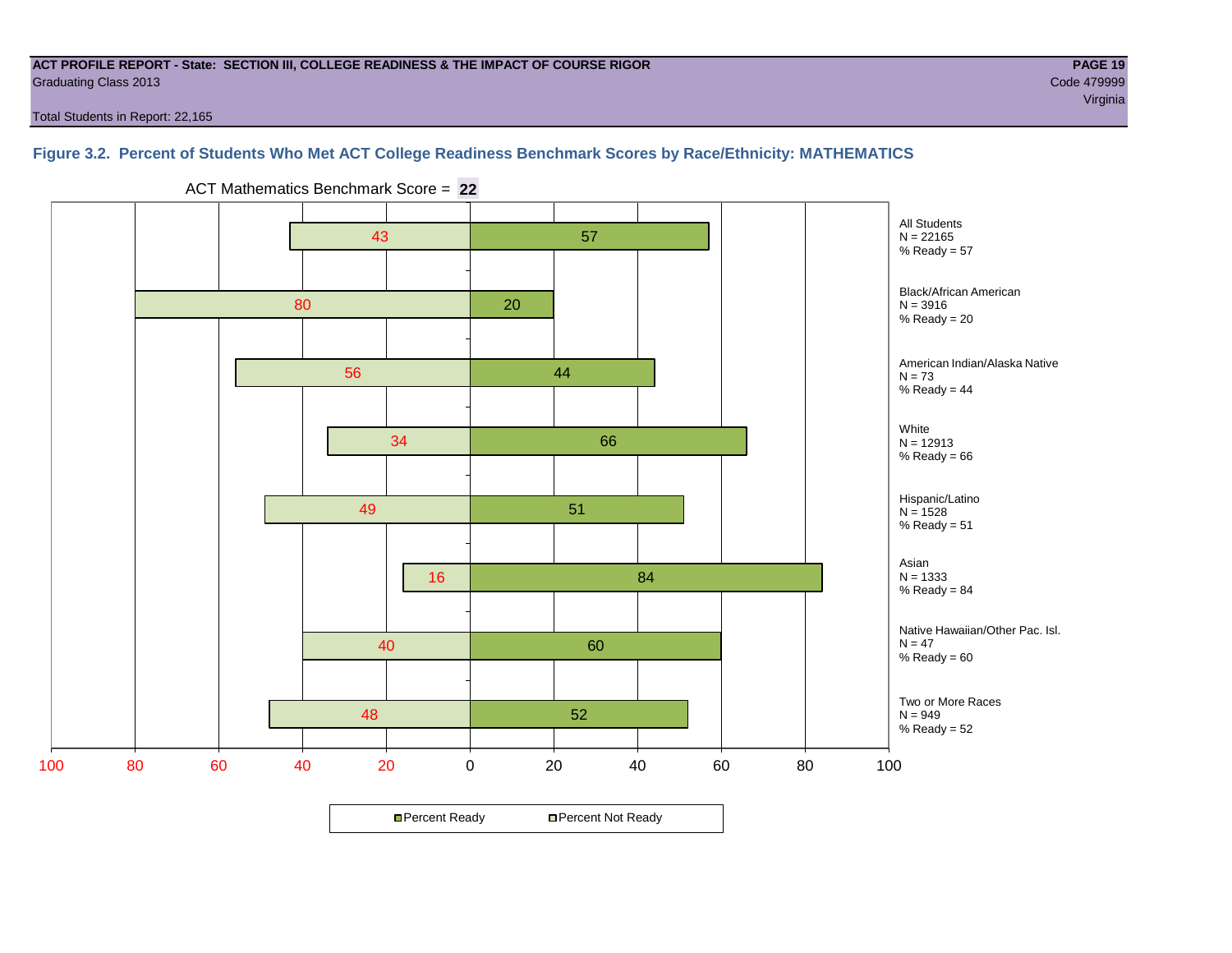#### **ACT PROFILE REPORT - State: SECTION III, COLLEGE READINESS & THE IMPACT OF COURSE RIGOR PAGE 20** Graduating Class 2013 Code 479999

Total Students in Report: 22,165

**Figure 3.3. Percent of Students Who Met ACT College Readiness Benchmark Scores by Race/Ethnicity: READING**



ACT Reading Benchmark Score = **22**

**□ Percent Ready DPercent Not Ready**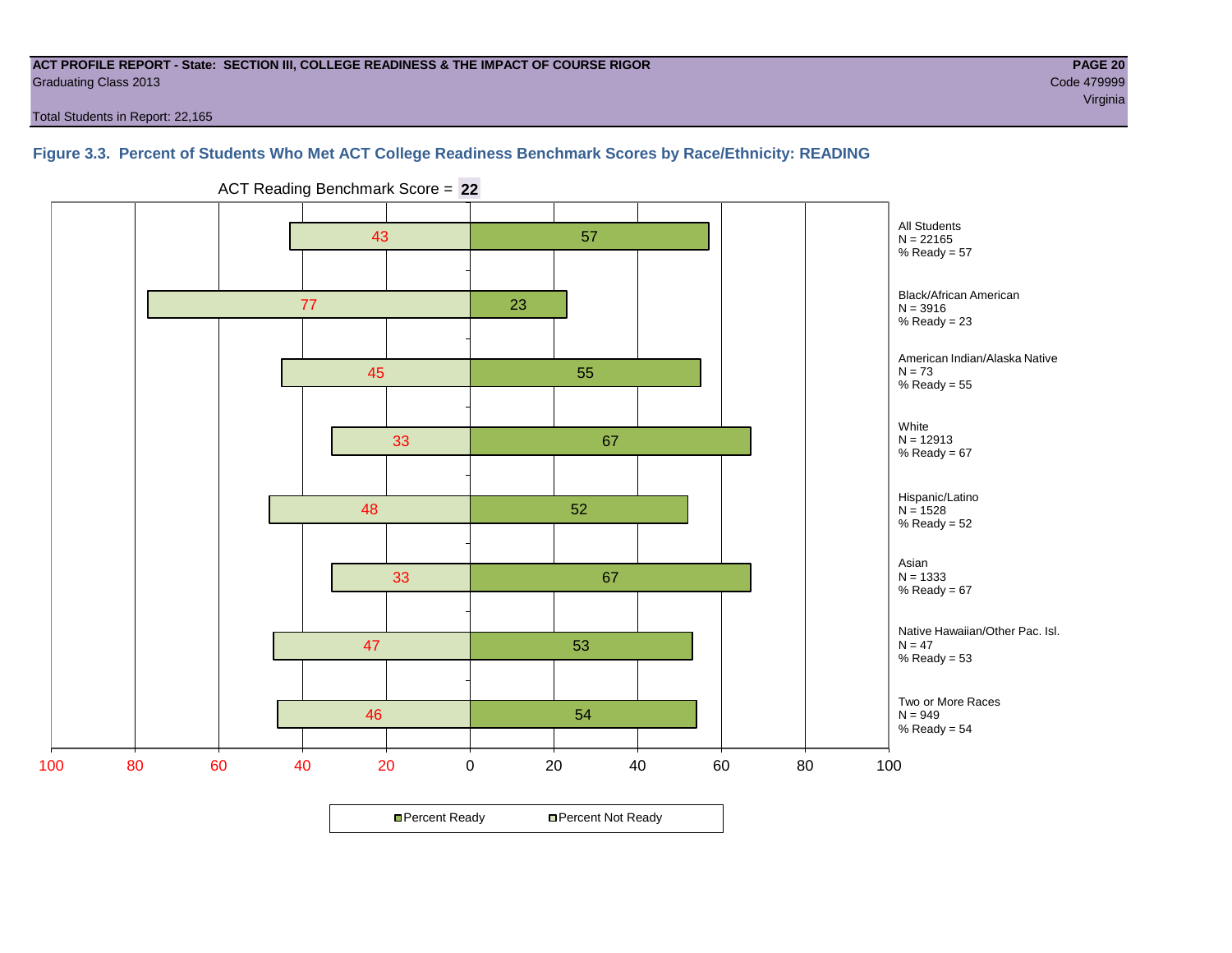#### **ACT PROFILE REPORT - State: SECTION III, COLLEGE READINESS & THE IMPACT OF COURSE RIGOR PAGE 21** Graduating Class 2013 Code 479999

e de la construcción de la construcción de la construcción de la construcción de la construcción de la construcción

Total Students in Report: 22,165

#### **Figure 3.4. Percent of Students Who Met ACT College Readiness Benchmark Scores by Race/Ethnicity: SCIENCE**



ACT Science Benchmark Score = **23**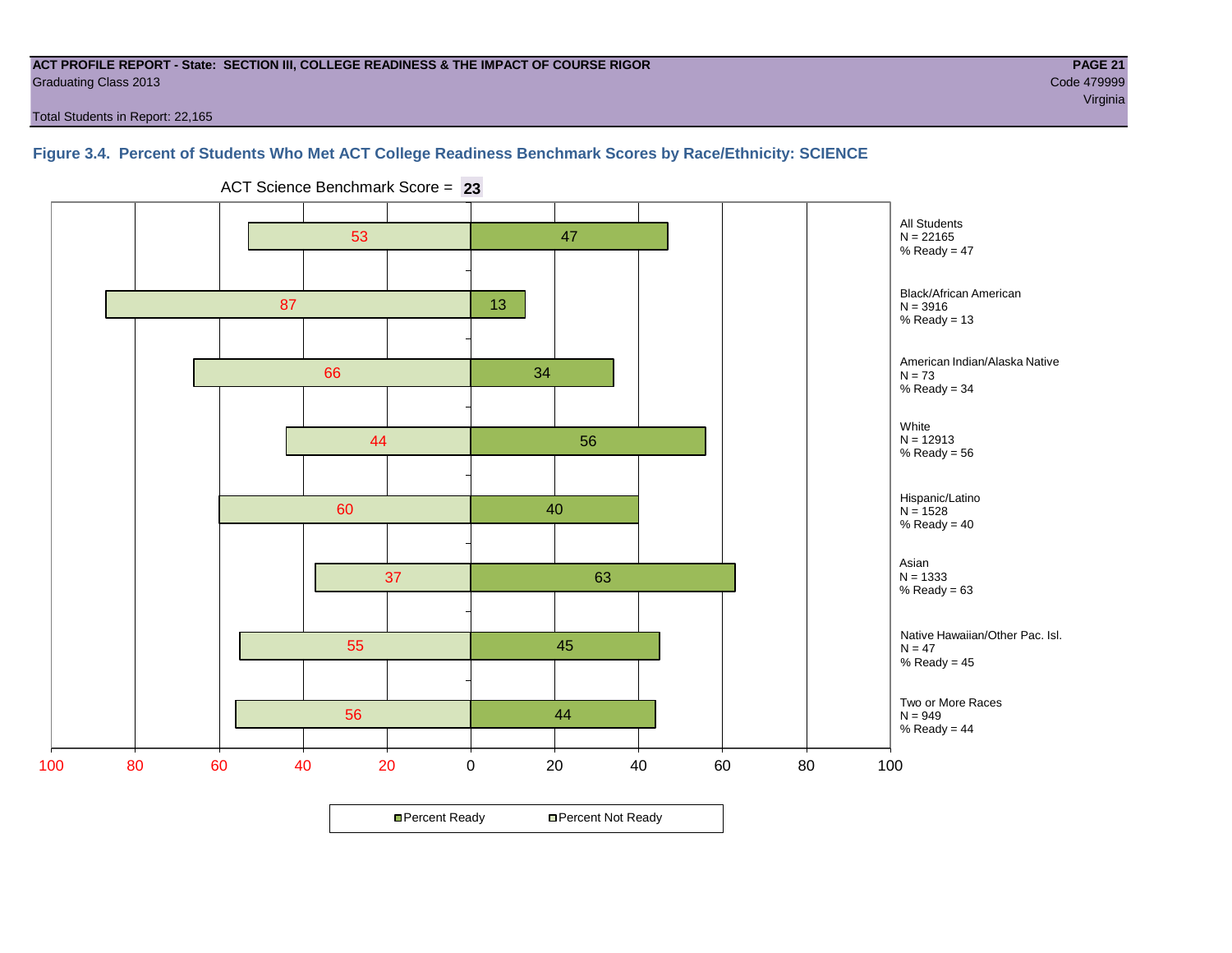#### **ACT PROFILE REPORT - State: SECTION III, COLLEGE READINESS & THE IMPACT OF COURSE RIGOR PAGE 22** Graduating Class 2013 Code 479999

Total Students in Report: 22,165

#### **Figure 3.5. Percent of Students Who Met ACT College Readiness Benchmark Scores by Race/Ethnicity: ALL FOUR**

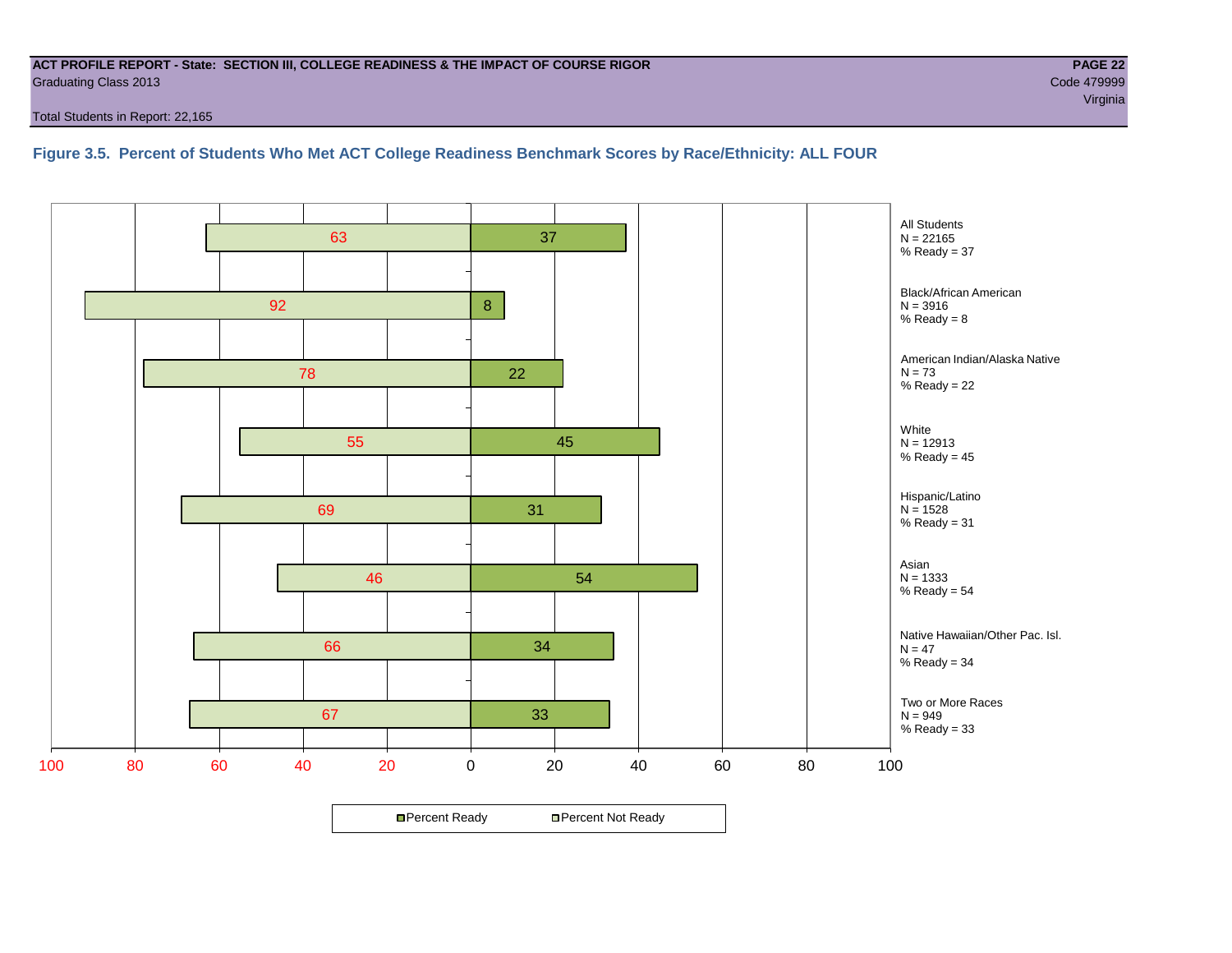# **ACT PROFILE REPORT - State: SECTION III, COLLEGE READINESS & THE IMPACT OF COURSE RIGOR PAGE 23** Graduating Class 2013 Code 479999

Total Students in Report: 22,165

**Table 3.1. Average ACT Scores and Average ACT Score Changes by Common Course Patterns**

| <b>Course Pattern</b>                            |                |                | <b>All Students</b> |                     |       |                | <b>Males</b> |                     | <b>Females</b> |                |            |                        |
|--------------------------------------------------|----------------|----------------|---------------------|---------------------|-------|----------------|--------------|---------------------|----------------|----------------|------------|------------------------|
|                                                  |                |                | <b>ACT</b>          | <b>Course Value</b> |       |                | <b>ACT</b>   | <b>Course Value</b> |                |                | <b>ACT</b> | <b>Course Value</b>    |
| <b>ENGLISH COURSE PATTERN</b>                    | N              | Percent        | English             | Added <sup>1</sup>  | N     | Percent        | English      | Added               | $\mathsf{N}$   | Percent        | English    | A d d e d <sup>1</sup> |
| Eng 9, Eng 10, Eng 11, Eng 12, & Other English   | 4,226          | 19             | 22.9                | 3.6                 | 1,691 | 17             | 22.4         | 3.9                 | 2,535          | 20             | 23.3       | 3.4                    |
| Eng 9, Eng 10, Eng 11, Eng 12                    | 17,340         | 78             | 22.2                | 2.9                 | 7,693 | 79             | 21.8         | 3.3                 | 9,647          | 77             | 22.6       | 2.7                    |
| Less than 4 years of English                     | 252            | $\mathbf 1$    | 19.3                |                     | 114   | $\mathbf{1}$   | 18.5         | $\sim$              | 138            | $\mathbf{1}$   | 19.9       |                        |
| Zero years / no English courses reported         | 347            | 2              | 20.2                |                     | 215   | 2              | 19.8         |                     | 132            | $\overline{1}$ | 21.0       |                        |
|                                                  |                |                | <b>ACT</b>          | <b>Course Value</b> |       |                | <b>ACT</b>   | <b>Course Value</b> |                |                | <b>ACT</b> | <b>Course Value</b>    |
| <b>MATHEMATICS COURSE PATTERN</b>                | N <sub>1</sub> | Percent        | Math                | Added               | N.    | Percent        | Math         | Added <sup>1</sup>  | N              | Percent        | Math       | Added <sup>1</sup>     |
| Alg 1, Alg 2, Geom, Trig, & Calc                 | 2,177          | 10             | 25.0                | 8.7                 | 877   | 9              | 25.5         | 9.2                 | 1,300          | 10             | 24.6       | 8.3                    |
| Alg 1, Alg 2, Geom, Trig, & Other Adv Math       | 2,883          | 13             | 21.8                | 5.5                 | 1,021 | 11             | 22.3         | 6.0                 | 1,862          | 15             | 21.6       | 5.3                    |
| Alg 1, Alg 2, Geom, & Trig                       | 1,560          | $\overline{7}$ | 19.6                | 3.3                 | 621   | 6              | 20.3         | 4.0                 | 939            | 8              | 19.2       | 2.9                    |
| Alg 1, Alg 2, Geom, & Other Adv Math             | 2,768          | 12             | 19.8                | 3.5                 | 974   | 10             | 20.2         | 3.9                 | 1,794          | 14             | 19.6       | 3.3                    |
| Other comb of 4 or more years of Math            | 9,398          | 42             | 25.0                | 8.7                 | 4,584 | 47             | 25.6         | 9.3                 | 4,814          | 39             | 24.5       | 8.2                    |
| Alg 1, Alg 2, & Geom                             | 1,820          | 8              | 17.0                | 0.7                 | 823   | 8              | 17.1         | 0.8                 | 997            | 8              | 16.8       | 0.5                    |
| Other comb of 3 or 3.5 years of Math             | 697            | 3              | 20.2                | 3.9                 | 344   | $\overline{4}$ | 20.1         | 3.8                 | 353            | 3              | 20.3       | 4.0                    |
| Less than 3 years of Math                        | 512            | $\overline{2}$ | 16.3                |                     | 254   | 3              | 16.3         | $\overline{a}$      | 258            | $\overline{2}$ | 16.3       |                        |
| Zero years / no Math courses reported            | 350            | 2              | 20.8                |                     | 215   | $\overline{2}$ | 20.8         |                     | 135            | 1              | 20.8       |                        |
|                                                  |                |                | <b>ACT</b>          | <b>Course Value</b> |       |                | <b>ACT</b>   | <b>Course Value</b> |                |                | <b>ACT</b> | <b>Course Value</b>    |
| <b>SOCIAL SCIENCE COURSE PATTERN</b>             | N              | Percent        | Reading             | Added <sup>1</sup>  | N     | Percent        | Reading      | Added               | N              | Percent        | Reading    | A d d e d <sup>1</sup> |
| US Hist, World Hist, Am Gov, & Other Hist        | 2,615          | 12             | 23.4                | $1.0$               | 1,275 | 13             | 23.1         | 1.4                 | 1,340          | 11             | 23.7       | 0.7                    |
| Other comb of 4 or more years Social Science     | 9,806          | 44             | 23.5                | 1.1                 | 4,264 | 44             | 23.4         | 1.7                 | 5,542          | 45             | 23.6       | 0.6                    |
| US Hist, World Hist, & Am Gov                    | 3,212          | 14             | 22.0                | $-0.4$              | 1,387 | 14             | 21.6         | $-0.1$              | 1,825          | 15             | 22.3       | $-0.7$                 |
| Other comb of 3 or 3.5 years of Social Science   | 5,541          | 25             | 23.1                | 0.7                 | 2,275 | 23             | 22.9         | 1.2                 | 3,266          | 26             | 23.3       | 0.3                    |
| Less than 3 years of Social Science              | 643            | 3              | 22.4                |                     | 297   | 3              | 21.7         | $\sim$              | 346            | 3              | 23.0       |                        |
| Zero years / no Social Science courses reported  | 348            | 2              | 21.8                |                     | 215   | $\overline{2}$ | 21.3         | $\blacksquare$      | 133            | $\overline{1}$ | 22.7       | $\blacksquare$         |
|                                                  |                |                | <b>ACT</b>          | <b>Course Value</b> |       |                | <b>ACT</b>   | <b>Course Value</b> |                |                | <b>ACT</b> | <b>Course Value</b>    |
| NATURAL SCIENCE COURSE PATTERN                   | N <sub>1</sub> | Percent        | Science             | Added               | N     | Percent        | Science      | Added               | N              | Percent        | Science    | A d d e d <sup>1</sup> |
| Gen Sci <sup>2</sup> , Bio, Chem, & Phys         | 12,284         | 55             | 23.3                | 5.7                 | 5,823 | 60             | 23.9         | 6.5                 | 6,461          | 52             | 22.7       | 4.8                    |
| Bio, Chem, Phys                                  | 2.067          | 9              | 25.1                | 7.5                 | 855   | 9              | 26.1         | 8.7                 | 1,212          | 10             | 24.5       | 6.6                    |
| Gen Sci <sup>2</sup> , Bio, Chem                 | 6,028          | 27             | 20.0                | 2.4                 | 2,108 | 22             | 20.0         | 2.6                 | 3,920          | 31             | 20.0       | 2.1                    |
| Other comb of 3 years of Natural Science         | 335            | $\overline{2}$ | 19.2                | 1.6                 | 172   | $\overline{2}$ | 19.8         | 2.4                 | 163            | $\mathbf{1}$   | 18.6       | 0.7                    |
| Less than 3 years of Natural Science             | 1,097          | 5              | 17.6                |                     | 536   | $\,6\,$        | 17.4         |                     | 561            | 5              | 17.9       |                        |
| Zero years / no Natural Science courses reported | 354            | 2              | 21.0                |                     | 219   | 2              | 20.8         |                     | 135            | 1              | 21.2       |                        |

<sup>1</sup>Course value added is defined as the average ACT score change compared to course sequences in which students took

less than four years of English or less than three years of Mathematics, Social Science or Natural Science.

<sup>2</sup>Includes General, Physical and Earth Sciences.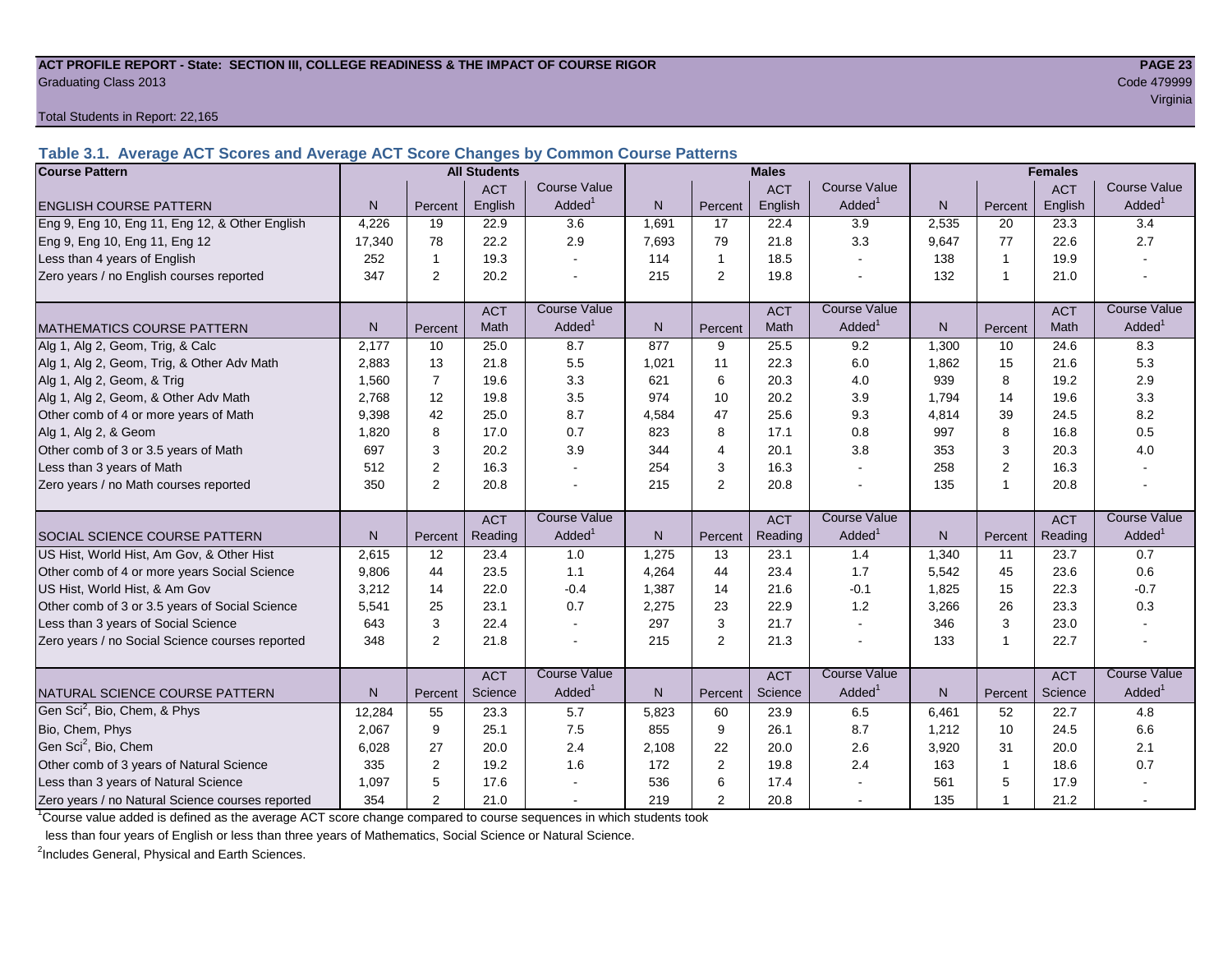# **ACT PROFILE REPORT - State: SECTION III, COLLEGE READINESS & THE IMPACT OF COURSE RIGOR PAGE 24** Graduating Class 2013 Code 479999

e de la construcción de la construcción de la construcción de la construcción de la construcción de la construcción

Total Students in Report: 22,165

#### **Table 3.2. College Readiness Percents by Common Course Patterns**

| <b>Course Pattern</b>                            |              |                         | <b>State</b> |                  | <b>National</b> |                       |         |                  |  |
|--------------------------------------------------|--------------|-------------------------|--------------|------------------|-----------------|-----------------------|---------|------------------|--|
|                                                  |              | <b>Percent Taking</b>   | Avg ACT      | Percent Who Met  |                 | <b>Percent Taking</b> | Avg ACT | Percent Who Met  |  |
| <b>ENGLISH COURSE PATTERN</b>                    | N            | Pattern                 | English      | <b>Benchmark</b> | $\mathsf{N}$    | Pattern               | English | <b>Benchmark</b> |  |
| Eng 9, Eng 10, Eng 11, Eng 12, & Other English   | 4,226        | 19                      | 22.9         | 80               | 380,375         | 21                    | 21.6    | 73               |  |
| Eng 9, Eng 10, Eng 11, Eng 12                    | 17,340       | 78                      | 22.2         | 76               | 1,265,911       | 70                    | 20.3    | 65               |  |
| Less than 4 years of English                     | 252          | 1                       | 19.3         | 61               | 84,048          | 5                     | 15.9    | 36               |  |
| Zero years / no English courses reported         | 347          | 2                       | 20.2         | 65               | 68,909          | 4                     | 16.4    | 38               |  |
|                                                  |              |                         |              |                  |                 |                       |         |                  |  |
|                                                  |              | <b>Percent Taking</b>   | Avg ACT      | Percent Who Met  |                 | <b>Percent Taking</b> | Avg ACT | Percent Who Met  |  |
| <b>MATHEMATICS COURSE PATTERN</b>                | N            | Pattern                 | <b>Math</b>  | <b>Benchmark</b> | N               | Pattern               | Math    | <b>Benchmark</b> |  |
| Alg 1, Alg 2, Geom, Trig, & Calc                 | 2,177        | 10                      | 25.0         | 80               | 113,999         | 6                     | 23.8    | 68               |  |
| Alg 1, Alg 2, Geom, Trig, & Other Adv Math       | 2,883        | 13                      | 21.8         | 55               | 155,095         | 9                     | 21.9    | 56               |  |
| Alg 1, Alg 2, Geom, & Trig                       | 1,560        | $\overline{7}$          | 19.6         | 34               | 119,993         | $\overline{7}$        | 19.4    | 32               |  |
| Alg 1, Alg 2, Geom, & Other Adv Math             | 2,768        | 12                      | 19.8         | 35               | 336,291         | 19                    | 19.6    | 32               |  |
| Other comb of 4 or more years of Math            | 9,398        | 42                      | 25.0         | 76               | 610,720         | 34                    | 23.6    | 65               |  |
| Alg 1, Alg 2, & Geom                             | 1,820        | 8                       | 17.0         | 10               | 223,733         | 12                    | 17.2    | 11               |  |
| Other comb of 3 or 3.5 years of Math             | 697          | 3                       | 20.2         | 39               | 88,866          | 5                     | 19.7    | 34               |  |
| Less than 3 years of Math                        | 512          | 2                       | 16.3         | $\overline{7}$   | 77,906          | 4                     | 16.3    | $\overline{7}$   |  |
| Zero years / no Math courses reported            | 350          | $\overline{2}$          | 20.8         | 42               | 72,640          | 4                     | 17.9    | 20               |  |
|                                                  |              |                         |              |                  |                 |                       |         |                  |  |
|                                                  |              | <b>Percent Taking</b>   | Avg ACT      | Percent Who Met  |                 | <b>Percent Taking</b> | Avg ACT | Percent Who Met  |  |
| <b>SOCIAL SCIENCE COURSE PATTERN</b>             | $\mathsf{N}$ | Pattern                 | Reading      | <b>Benchmark</b> | $\mathsf{N}$    | Pattern               | Reading | <b>Benchmark</b> |  |
| US Hist, World Hist, Am Gov, & Other Hist        | 2,615        | 12                      | 23.4         | 60               | 50,989          | 3                     | 22.2    | 51               |  |
| Other comb of 4 or more years Social Science     | 9,806        | 44                      | 23.5         | 60               | 908,394         | 50                    | 22.0    | 50               |  |
| US Hist, World Hist, & Am Gov                    | 3,212        | 14                      | 22.0         | 49               | 106,021         | 6                     | 19.5    | 34               |  |
| Other comb of 3 or 3.5 years of Social Science   | 5,541        | 25                      | 23.1         | 57               | 489,586         | 27                    | 21.0    | 43               |  |
| Less than 3 years of Social Science              | 643          | 3                       | 22.4         | 52               | 171,617         | 10                    | 19.1    | 32               |  |
| Zero years / no Social Science courses reported  | 348          | $\overline{2}$          | 21.8         | 50               | 72,636          | 4                     | 17.7    | 25               |  |
|                                                  |              |                         |              |                  |                 |                       |         |                  |  |
|                                                  |              | <b>Percent Taking</b>   | Avg ACT      | Percent Who Met  |                 | <b>Percent Taking</b> | Avg ACT | Percent Who Met  |  |
| NATURAL SCIENCE COURSE PATTERN                   | N            | Pattern                 | Science      | <b>Benchmark</b> | N               | Pattern               | Science | <b>Benchmark</b> |  |
| Gen Sci <sup>1</sup> , Bio, Chem, & Phys         | 12,284       | 55                      | 23.3         | 56               | 767,293         | 43                    | 21.9    | 46               |  |
| Bio, Chem, Phys                                  | 2,067        | 9                       | 25.1         | 72               | 183,685         | 10                    | 23.0    | 54               |  |
| Gen Sci <sup>1</sup> , Bio, Chem                 | 6,028        | 27                      | 20.0         | 28               | 504,165         | 28                    | 19.9    | 28               |  |
| Other comb of 3 years of Natural Science         | 335          | $\overline{\mathbf{c}}$ | 19.2         | 27               | 51,822          | 3                     | 19.1    | 25               |  |
| Less than 3 years of Natural Science             | 1,097        | 5                       | 17.6         | 16               | 218,267         | 12                    | 18.0    | 17               |  |
| Zero years / no Natural Science courses reported | 354          | $\overline{2}$          | 21.0         | 37               | 74,011          | 4                     | 17.8    | 18               |  |

<sup>1</sup>Includes General, Physical and Earth Sciences.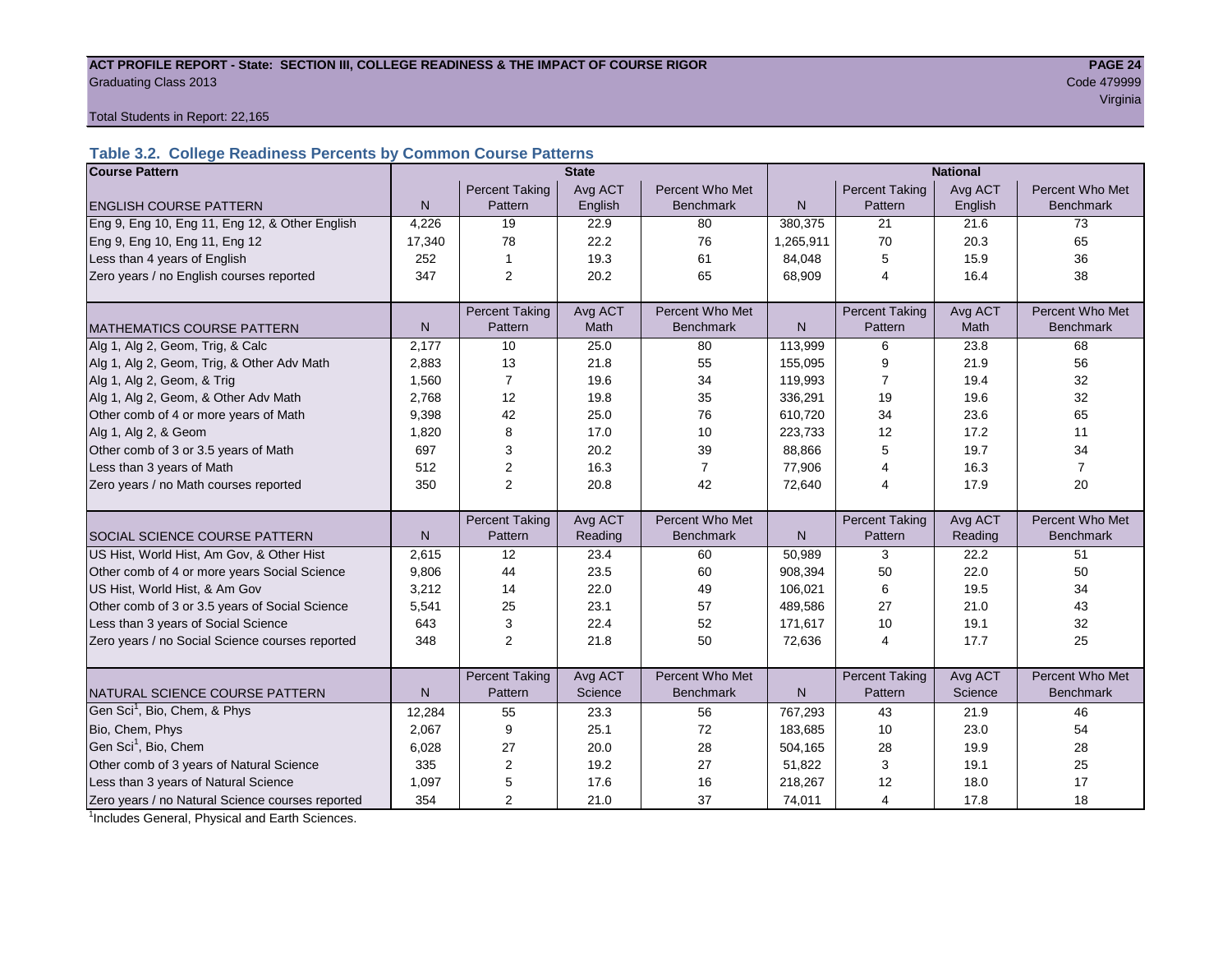Total Students in Report: 22,165

# Section IV Career and Educational Aspirations

Beginning with the Graduating Class of 2013, all students whose scores are college reportable, both standard and extended time tests, are now included. Also beginning with the 2013 Graduating Class data, College Readiness Benchmarks for Reading and Science were updated to reflect the most recent college coursework research.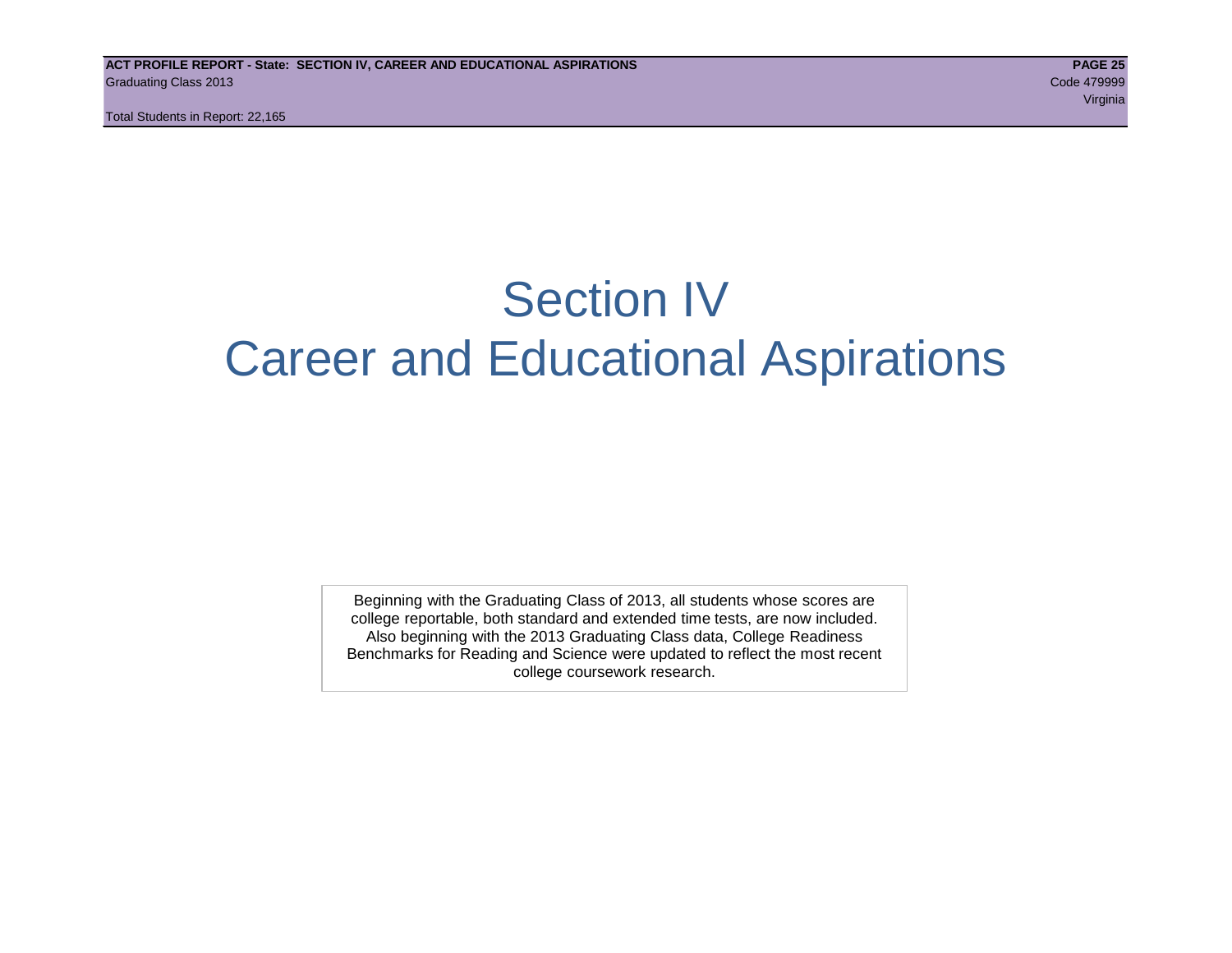#### **ACT PROFILE REPORT - State: SECTION IV, CAREER AND EDUCATIONAL ASPIRATIONS PAGE 26** Graduating Class 2013 Code 479999

# e de la construcción de la construcción de la construcción de la construcción de la construcción de la construcción

#### Total Students in Report: 22,165

**Table 4.1. Distribution of Planned Educational Majors for All Students by College Plans**

|                                              | <b>All Students</b> |                      |         | Plan on 2 Years or Less of College |                      |         | Plan on 4 Years or More of College |                      |         |
|----------------------------------------------|---------------------|----------------------|---------|------------------------------------|----------------------|---------|------------------------------------|----------------------|---------|
|                                              |                     |                      | Avg ACT |                                    |                      | Avg ACT |                                    |                      | Avg ACT |
| <b>Planned Educational Major</b>             | N <sup>1</sup>      | Percent <sup>2</sup> | Comp    | N <sub>1</sub>                     | Percent <sup>2</sup> | Comp    | N                                  | Percent <sup>2</sup> | Comp    |
| Agriculture & Natural Resources Conservation | 204                 |                      | 21.4    | 5                                  | 2                    | 19.0    | 182                                |                      | 21.5    |
| Architecture                                 | 223                 |                      | 22.8    |                                    | $\Omega$             | 13.0    | 189                                |                      | 22.8    |
| Area, Ethnic, & Multidisciplinary Studies    | 40                  | $\Omega$             | 24.5    | $\Omega$                           | $\Omega$             | $\cdot$ | 35                                 | $\Omega$             | 24.2    |
| Arts: Visual & Performing                    | 1,134               | 5                    | 21.7    | 20                                 | 10                   | 17.6    | 996                                | 5                    | 21.8    |
| <b>Business</b>                              | 2,430               | 11                   | 21.8    | 40                                 | 20                   | 18.2    | 2,126                              | 11                   | 21.8    |
| Communications                               | 592                 | 3                    | 21.5    | 4                                  | 2                    | 20.5    | 528                                | 3                    | 21.4    |
| Community, Family, & Personal Services       | 250                 |                      | 18.8    | 4                                  | 2                    | 15.5    | 232                                |                      | 18.9    |
| Computer Science & Mathematics               | 682                 | 3                    | 23.6    | Δ                                  | 2                    | 16.8    | 615                                | 3                    | 23.6    |
| Education                                    | 1,087               | 5                    | 21.1    | 3                                  |                      | 17.0    | 976                                | 5                    | 21.0    |
| Engineering                                  | 2,155               | 10                   | 25.2    | 11                                 | 5                    | 18.2    | 1,919                              | 10                   | 25.2    |
| Engineering Technology & Drafting            | 216                 | 1                    | 20.7    | $\overline{7}$                     | 3                    | 15.9    | 187                                | 1                    | 20.7    |
| English & Foreign Languages                  | 334                 | 2                    | 24.8    | $\Omega$                           | $\Omega$             |         | 308                                | 2                    | 24.7    |
| <b>Health Administration &amp; Assisting</b> | 435                 | 2                    | 18.4    | 14                                 | $\overline{7}$       | 15.1    | 393                                | 2                    | 18.6    |
| Health Sciences & Technologies               | 3,478               | 16                   | 22.0    | 40                                 | 20                   | 17.1    | 3,141                              | 16                   | 22.0    |
| Philosophy, Religion, & Theology             | 99                  | $\Omega$             | 22.5    | 3                                  |                      | 18.7    | 88                                 | $\Omega$             | 22.7    |
| Repair, Production, & Construction           | 29                  | $\Omega$             | 19.9    | $\overline{7}$                     | 3                    | 19.9    | 19                                 | $\Omega$             | 20.0    |
| Sciences: Biological & Physical              | 2,161               | 10                   | 24.5    |                                    | $\Omega$             | 13.0    | 1,939                              | 10                   | 24.4    |
| Social Sciences & Law                        | 2,197               | 10                   | 22.7    |                                    | 3                    | 15.0    | 1,979                              | 10                   | 22.7    |
| <b>Undecided</b>                             | 4,119               | 19                   | 22.8    | 31                                 | 15                   | 17.5    | 3,188                              | 17                   | 22.9    |
| No Response                                  | 300                 |                      | 20.7    | $\Omega$                           | $\mathbf 0$          |         | 52                                 | 0                    | 24.3    |

1 2-Year and 4-Year "N" counts do not reflect "Missing" and "Other" college plans, therefore they may not add up to the N count for All Students.

<sup>2</sup> Percent of students tested within College Plan groups (All Students, 2-Year, 4-Year).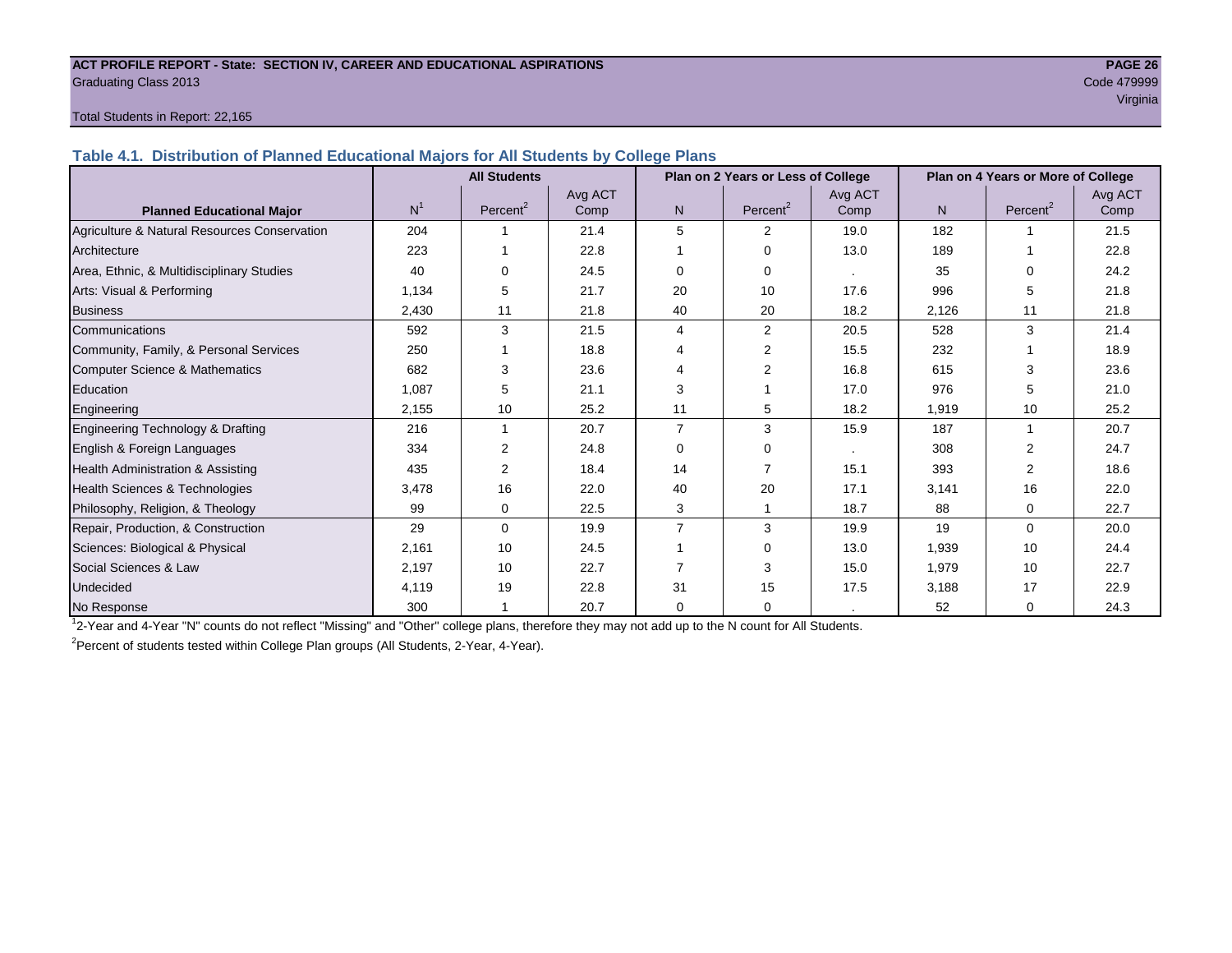### **ACT PROFILE REPORT - State: SECTION IV, CAREER AND EDUCATIONAL ASPIRATIONS PAGE 27** Graduating Class 2013 Code 479999

#### Total Students in Report: 22,165

#### **Table 4.2. Average ACT Composite Scores for Racial/Ethnic Groups by Post-Secondary Educational Aspirations**

| <b>All Racial/Ethnic Groups</b><br><b>Combined</b><br><b>Educational Degree</b> |       |         | <b>Black/African American</b> |         | American Indian/ Alaska Native |         | White  | Hispanic/Latino |     |         |
|---------------------------------------------------------------------------------|-------|---------|-------------------------------|---------|--------------------------------|---------|--------|-----------------|-----|---------|
| <b>Aspirations</b>                                                              | N.    | Average | N.                            | Average | N.                             | Average | N      | Average         | N.  | Average |
| Voc-Tech                                                                        | 68    | 18.3    | 31                            | 15.6    |                                |         | 17     | 21.1            |     | 18.1    |
| 2-yr College Degree                                                             | 134   | 16.9    | 45                            | 14.7    |                                | 19.0    |        | 18.1            |     | 15.8    |
| <b>Bachelors Degree</b>                                                         | 8.408 | 20.8    | 1.715                         | 16.5    | 26                             | 19.5    | 5,086  | 22.1            | 532 | 19.8    |
| <b>Graduate Study</b>                                                           | 5.435 | 24.2    | 635                           | 19.3    | 18                             | 23.1    | 3,578  | 25.0            | 361 | 23.6    |
| Prof. Level Degree                                                              | 5.249 | 24.3    | 1.026                         | 19.6    | 23                             | 22.4    | 2,639  | 25.8            | 466 | 22.9    |
| Other                                                                           | 208   | 20.0    | 66                            | 15.6    |                                |         | 76     | 22.7            | 16  | 20.0    |
| No Response                                                                     | 2,663 | 22.9    | 398                           | 17.1    |                                | 20.4    | 446. ا | 24.2            | 139 | 21.9    |

| <b>All Racial/Ethnic Groups</b><br><b>Combined</b><br><b>Educational Degree</b> |       | Asian   |     |         | <b>Native Hawaiian/</b><br><b>Other Pacific Islander</b> |         | Two or more races | Prefer not to respond/<br><b>No Response</b> |     |         |
|---------------------------------------------------------------------------------|-------|---------|-----|---------|----------------------------------------------------------|---------|-------------------|----------------------------------------------|-----|---------|
| <b>Aspirations</b>                                                              | N     | Average | N   | Average | N.                                                       | Average | N,                | Average                                      | Ν   | Average |
| Voc-Tech                                                                        | 68    | 18.3    |     | 21.0    |                                                          | 29.0    |                   | 18.8                                         |     | 24.0    |
| 2-yr College Degree                                                             | 134   | 16.9    |     | 20.0    |                                                          |         |                   | 18.4                                         |     | 21.0    |
| <b>Bachelors Degree</b>                                                         | 8,408 | 20.8    | 310 | 22.4    | 19                                                       | 18.3    | 374               | 20.6                                         | 346 | 21.7    |
| <b>Graduate Study</b>                                                           | 5,435 | 24.2    | 269 | 25.1    | 16                                                       | 24.6    | 214               | 24.0                                         | 344 | 24.7    |
| Prof. Level Degree                                                              | 5,249 | 24.3    | 529 | 26.3    | 10                                                       | 24.8    | 243               | 24.2                                         | 313 | 25.9    |
| Other                                                                           | 208   | 20.0    | 12  | 22.5    |                                                          |         | 18                | 20.9                                         | 20  | 22.0    |
| No Response                                                                     | 2,663 | 22.9    | 207 | 26.2    |                                                          | 21.0    | 87                | 21.8                                         | 380 | 22.5    |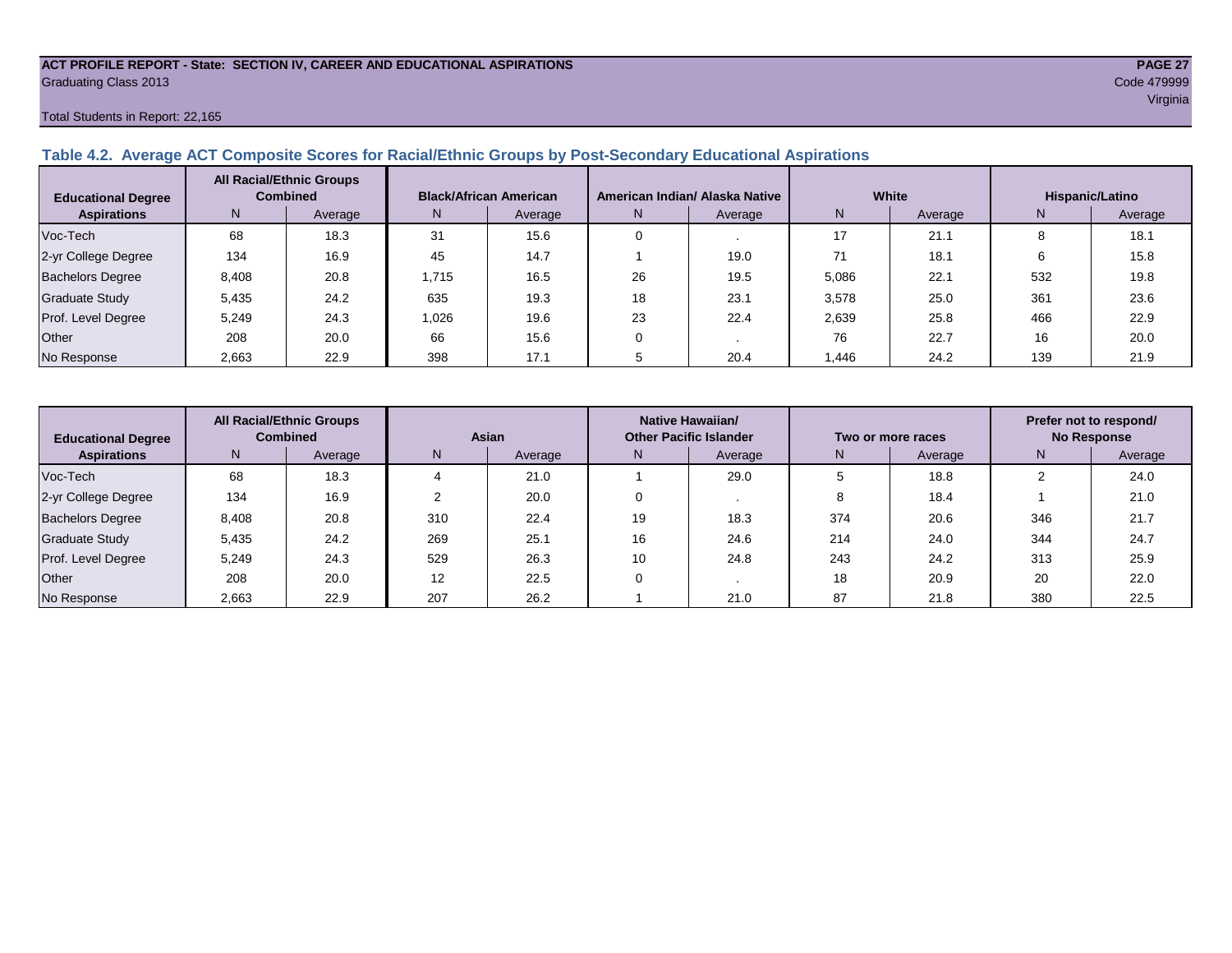# **ACT PROFILE REPORT - State: SECTION IV, CAREER AND EDUCATIONAL ASPIRATIONS PAGE 28** Graduating Class 2013 Code 479999

#### Total Students in Report: 22,165

#### **Table 4.3. Students' Score Report Preferences at Time of Testing**

|                                         |                |                           |            |         | <b>Percent of Students in</b> |                                           |                 |                 |                 |                |                |
|-----------------------------------------|----------------|---------------------------|------------|---------|-------------------------------|-------------------------------------------|-----------------|-----------------|-----------------|----------------|----------------|
|                                         |                | <b>Number of Students</b> |            |         |                               | <b>College Readiness Standards Ranges</b> |                 |                 |                 |                |                |
|                                         |                |                           |            | 2nd-6th |                               |                                           |                 |                 |                 |                |                |
| Name                                    | <b>State</b>   | Total                     | 1st Choice | Choice  | $01 - 12$                     | $13 - 15$                                 | $16-19$         | $20 - 23$       | 24-27           | $28-32$        | 33-36          |
| <b>JAMES MADISON UNIVERSITY</b>         | Virginia       | 3,082                     | 967        | 2,115   | $\Omega$                      | 3                                         | 15              | 35              | 32              | 15             | 1              |
| <b>VIRGINIA TECH</b>                    | Virginia       | 2,741                     | 989        | 1,752   | $\Omega$                      | $\overline{2}$                            | 9               | 27              | 35              | 23             | 3              |
| <b>VIRGINIA COMMONWEALTH UNIVERSITY</b> | Virginia       | 2,139                     | 572        | 1,567   | 2                             | 8                                         | 25              | 33              | 22              | 9              |                |
| UNIVERSITY OF VIRGINIA                  | Virginia       | 2,079                     | 679        | 1,400   | 0                             | $\overline{2}$                            | 5               | 18              | 33              | 36             | 6              |
| <b>GEORGE MASON UNIVERSITY</b>          | Virginia       | 1,775                     | 420        | 1,355   | 1                             | $\overline{\mathbf{4}}$                   | 20              | 37              | 26              | 11             | 1              |
| <b>OLD DOMINION UNIVERSITY</b>          | Virginia       | 1,715                     | 459        | 1,256   | $\overline{4}$                | 15                                        | 35              | 31              | 12              | $\overline{4}$ | $\Omega$       |
| CHRISTOPHER NEWPORT UNIVERSITY          | Virginia       | 1,404                     | 361        | 1,043   | 1                             | 5                                         | 19              | 37              | 28              | 10             | $\Omega$       |
| <b>RADFORD UNIVERSITY</b>               | Virginia       | 1,251                     | 357        | 894     | $\overline{2}$                | 10                                        | 36              | 35              | 14              | 3              | $\Omega$       |
| <b>COLLEGE OF WILLIAM AND MARY</b>      | Virginia       | 1,054                     | 297        | 757     | $\Omega$                      | $\mathbf{1}$                              | 5               | 17              | 34              | 38             | 4              |
| LONGWOOD UNIVERSITY                     | Virginia       | 837                       | 215        | 622     | $\overline{2}$                | 6                                         | 31              | 36              | 20              | $\overline{4}$ | 0              |
| NORFOLK STATE UNIVERSITY                | Virginia       | 646                       | 216        | 430     | $\overline{12}$               | 34                                        | 40              | 13              | $\mathbf{1}$    | 1              | $\Omega$       |
| UNIVERSITY OF MARY WASHINGTON           | Virginia       | 644                       | 129        | 515     | 1                             | $\overline{4}$                            | 16              | 35              | 31              | 14             |                |
| <b>LIBERTY UNIVERSITY</b>               | Virginia       | 527                       | 258        | 269     | 3                             | 10                                        | 25              | 31              | 22              | 8              |                |
| <b>VIRGINIA STATE UNIVERSITY</b>        | Virginia       | 512                       | 130        | 382     | 13                            | 35                                        | 38              | 13              | $\overline{2}$  | $\Omega$       | 0              |
| <b>NCAA ELIGIBILITY CENTER</b>          | Indiana        | 442                       | 272        | 170     | $\overline{2}$                | 17                                        | 30              | 25              | 17              | 7              | 0              |
| UNIVERSITY OF RICHMOND                  | Virginia       | 346                       | 78         | 268     | 1                             | $\overline{7}$                            | 12              | 26              | 29              | 22             | 3              |
| <b>HAMPTON UNIVERSITY</b>               | Virginia       | 320                       | 83         | 237     | 6                             | 23                                        | 38              | 26              | $\overline{7}$  |                | $\Omega$       |
| <b>VIRGINIA MILITARY INSTITUTE</b>      | Virginia       | 302                       | 133        | 169     |                               | $\overline{4}$                            | 24              | 34              | 25              | 11             | $\Omega$       |
| UNIV OF NORTH CAROLINA AT CHAPEL HILL   | North Carolina | 294                       | 64         | 230     | $\Omega$                      | 3                                         | $\overline{7}$  | 19              | 30              | 36             | 5              |
| UNIV OF SOUTH CAROLINA-COLUMBIA         | South Carolina | 294                       | 95         | 199     | $\overline{0}$                | $\mathbf{1}$                              | 6               | 33              | 42              | 18             | $\mathbf{1}$   |
| <b>WEST VIRGINIA UNIVERSITY</b>         | West Virginia  | 286                       | 98         | 188     | $\mathbf 0$                   | 8                                         | 24              | 36              | 20              | 10             | 1              |
| <b>LYNCHBURG COLLEGE</b>                | Virginia       | 281                       | 44         | 237     | 5                             | $\overline{7}$                            | 31              | 36              | 16              | 4              | 0              |
| <b>BRIDGEWATER COLLEGE</b>              | Virginia       | 250                       | 61         | 189     | $\overline{2}$                | 8                                         | 30              | 36              | 19              | 5              | 0              |
| <b>EAST CAROLINA UNIVERSITY</b>         | North Carolina | 248                       | 56         | 192     | $\overline{2}$                | 8                                         | 26              | 38              | 22              | 4              | 0              |
| <b>FERRUM COLLEGE</b>                   | Virginia       | 241                       | 88         | 153     | 5                             | 24                                        | 41              | 22              | 9               |                | 0              |
| ROANOKE COLLEGE                         | Virginia       | 229                       | 65         | 164     | $\overline{1}$                | 8                                         | 17              | 35              | 28              | 10             | $\Omega$       |
| RANDOLPH-MACON COLLEGE                  | Virginia       | 224                       | 43         | 181     | $\overline{2}$                | 10                                        | 30              | 32              | 20              | 5              | $\Omega$       |
| <b>DUKE UNIVERSITY</b>                  | North Carolina | 219                       | 81         | 138     | $\Omega$                      | $\mathbf{1}$                              | $\overline{7}$  | 10              | 24              | 45             | 14             |
| UNITED STATES NAVAL ACADEMY             | Maryland       | 203                       | 118        | 85      | $\Omega$                      | $\overline{2}$                            | 8               | 24              | 30              | 34             | $\mathbf{1}$   |
| NORTH CAROLINA STATE UNIV AT RALEIGH    | North Carolina | 200                       | 32         | 168     | $\Omega$                      | 3                                         | 8               | 28              | 39              | 21             | 3              |
| All Other Institutions                  |                | 13,341                    | 3,662      | 9,679   | $\overline{2}$                | 8                                         | 19              | 24              | 24              | 20             | 4              |
| Total                                   |                | 38,126                    | 11,122     | 27,004  | $\overline{2}$                | $\overline{7}$                            | $\overline{20}$ | $\overline{28}$ | $\overline{25}$ | 17             | $\overline{2}$ |

e e de la construcción de la construcción de la construcción de la construcción de la construcción de la construcción<br>Virginia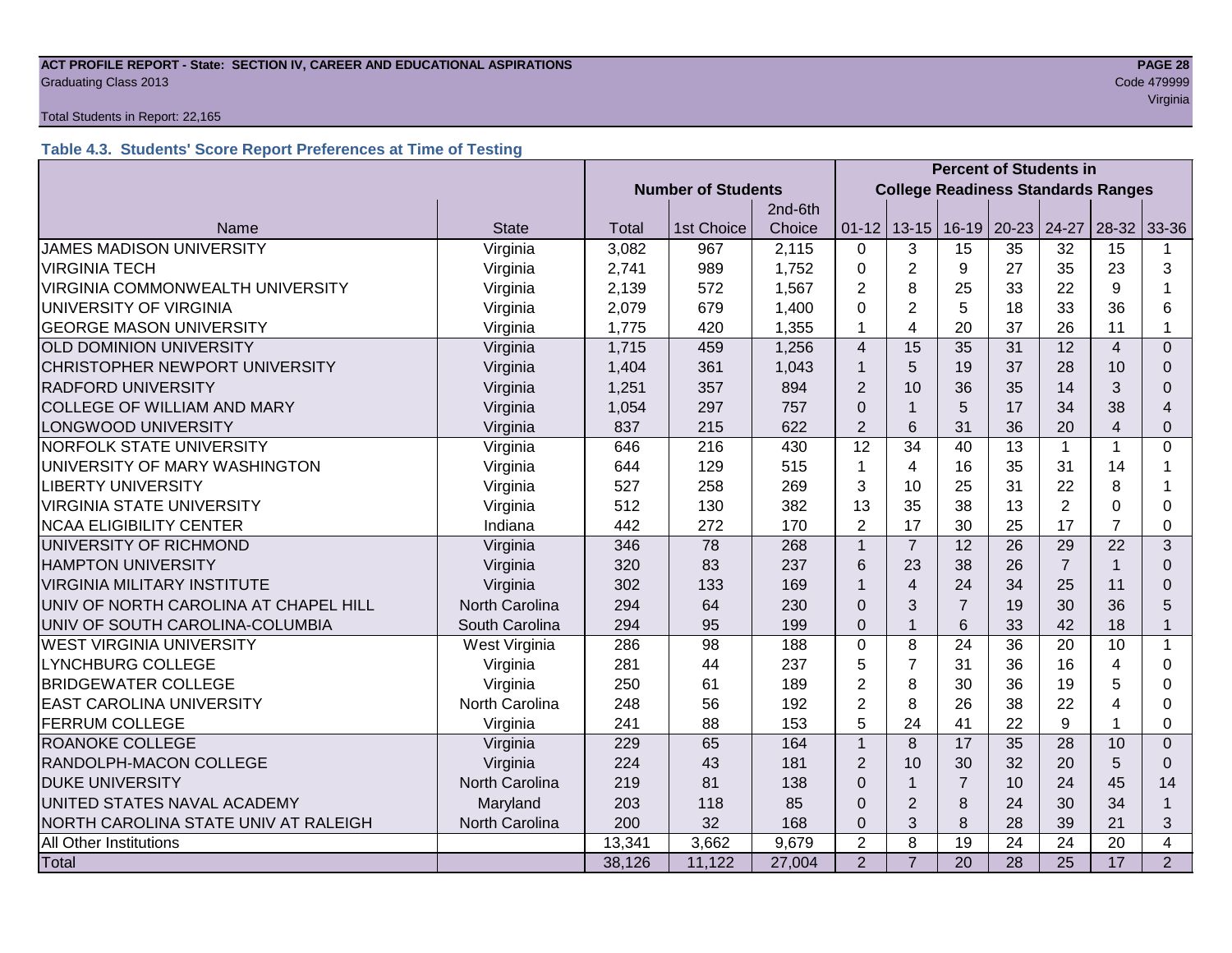# Section V Optional Writing Test Results

Beginning with the Graduating Class of 2013, all students whose scores are college reportable, both standard and extended time tests, are now included. Also beginning with the 2013 Graduating Class data, College Readiness Benchmarks for Reading and Science were updated to reflect the most recent college coursework research.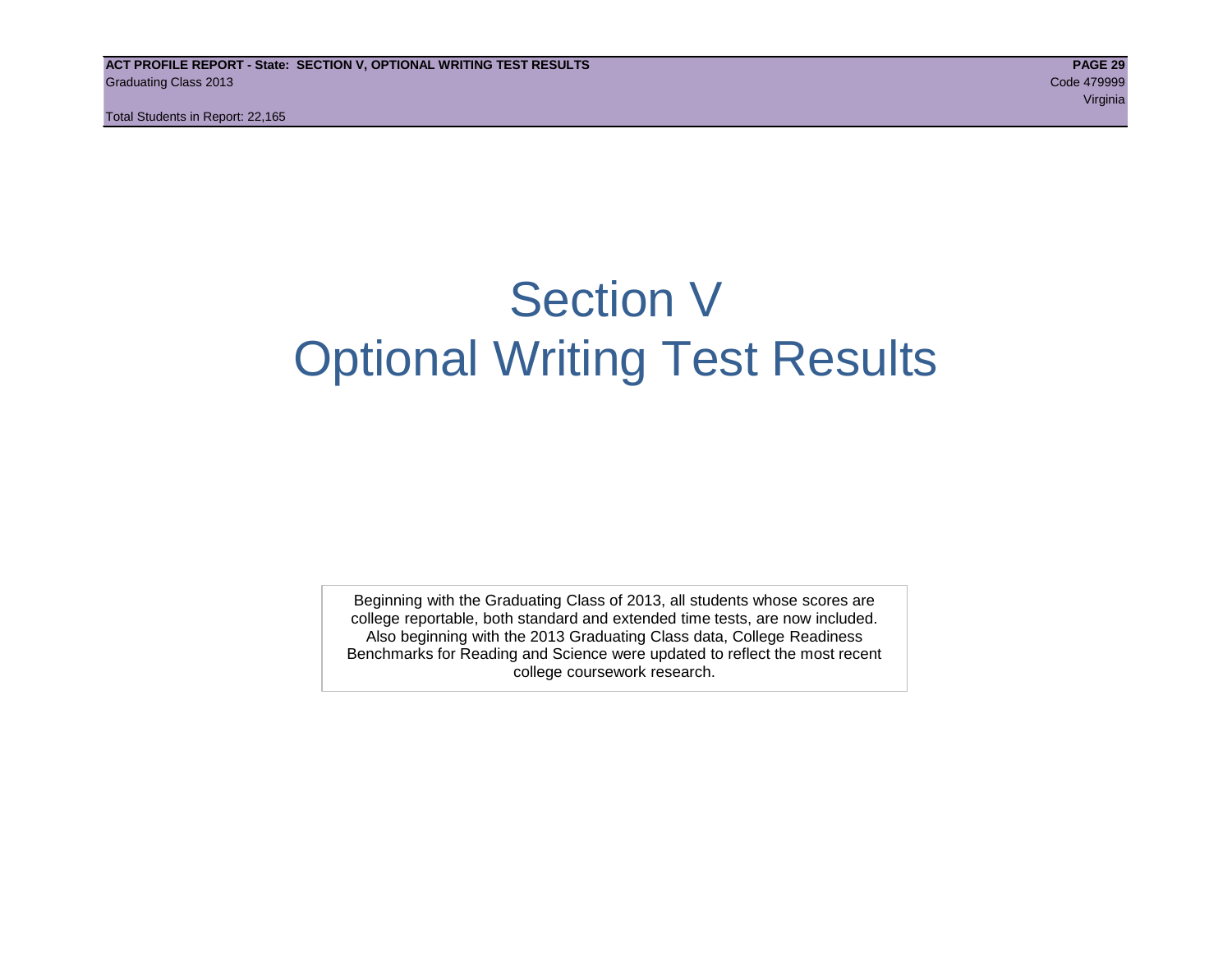# **ACT PROFILE REPORT - State: SECTION V, OPTIONAL WRITING TEST RESULTS** *PAGE 30***<br>
Graduating Class 2013 <b>Code 479999** Code 479999 Graduating Class 2013 Code 479999

#### Total Students in Report: 22,165

| <b>Average ACT Scores</b> |                 |                |                 |                               |                  |                                 |                     |  |  |  |
|---------------------------|-----------------|----------------|-----------------|-------------------------------|------------------|---------------------------------|---------------------|--|--|--|
| N                         |                 | <b>English</b> |                 |                               | <b>Essay</b>     | <b>English/Writing Combined</b> |                     |  |  |  |
| <b>State</b>              | <b>National</b> | <b>State</b>   | <b>National</b> | <b>State</b>                  | National         | <b>State</b>                    | <b>National</b>     |  |  |  |
| 15,514                    | 942,769         | 23.3           | 21.3            | 7.2                           | 7.0              | 22.2                            | 20.5                |  |  |  |
| 2,352                     | 114.751         | 17.6           | 16.3            | 6.3                           | 6.1              | 17.2                            | 16.0                |  |  |  |
| $\sqrt{2}$                | 0.001           | $\sim$ $\sim$  | $\sqrt{2}$      | $\overline{ }$ $\overline{ }$ | $\sim$ $\lambda$ | $\sim$ $\sim$                   | $\Lambda$ $\Lambda$ |  |  |  |

**Table 5.1. Average ACT English** 

|                                         | IN           |          |              | <b>ENGUSH</b>   |              | ESSAV           | <b>English Willing Complied</b> |          |  |
|-----------------------------------------|--------------|----------|--------------|-----------------|--------------|-----------------|---------------------------------|----------|--|
|                                         | <b>State</b> | National | <b>State</b> | <b>National</b> | <b>State</b> | <b>National</b> | <b>State</b>                    | National |  |
| <b>All Students</b>                     | 15,514       | 942,769  | 23.3         | 21.3            | 7.2          | 7.0             | 22.2                            | 20.5     |  |
| Black/African American                  | 2,352        | 114,751  | 17.6         | 16.3            | 6.3          | 6.1             | 17.2                            | 16.0     |  |
| <b>American Indian/Alaska Native</b>    | 48           | 6.031    | 22.0         | 16.8            | 7.1          | 6.1             | 21.1                            | 16.4     |  |
| White                                   | 9,153        | 518.407  | 24.6         | 22.9            | 7.4          | 7.2             | 23.3                            | 21.9     |  |
| Hispanic/Latino                         | .117         | 151.504  | 22.2         | 18.6            | 7.3          | 6.8             | 21.4                            | 18.3     |  |
| Asian                                   | .091 ا       | 54.580   | 25.1         | 23.5            | 7.7          | 7.6             | 24.0                            | 22.7     |  |
| <b>INative Hawaiian/Other Pac. Isl.</b> | 33           | 2.812    | 23.0         | 19.5            | 7.1          | 6.9             | 21.9                            | 19.2     |  |
| Two or more races                       | 668          | 35.355   | 23.2         | 21.5            | 7.1          | 7.0             | 22.0                            | 20.6     |  |
| Prefer not/No Response                  | 1,052        | 59,329   | 24.3         | 21.8            | 7.4          | 7.1             | 23.1                            | 20.9     |  |
| Males                                   | 6,568        | 423,104  | 23.0         | 21.0            | 7.0          | 6.7             | 21.8                            | 20.1     |  |
| Females                                 | 8.946        | 513.945  | 23.6         | 21.6            | 7.4          | 7.2             | 22.5                            | 20.9     |  |
| <b>Missing</b>                          |              | 5,720    |              | 16.6            |              | 6.3             |                                 | 16.5     |  |

# e de la construcción de la construcción de la construcción de la construcción de la construcción de la construcción